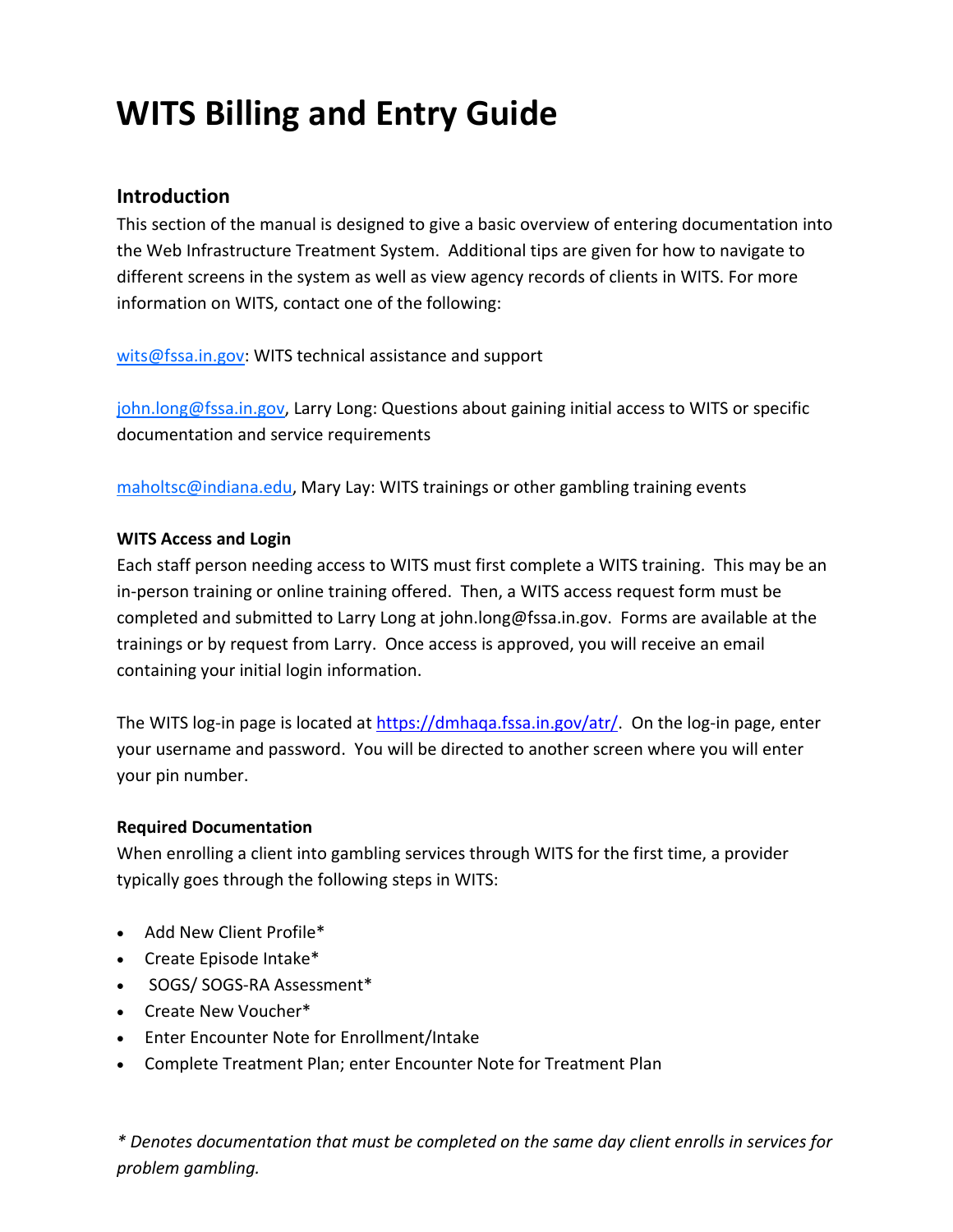Completion of WITS documentation is required for payment, and billing for a service takes place when a provider releases an Encounter Note to billing. This section of the manual gives instructions on completing the first five steps in WITS.

#### **CANS/ANSA Completion**

The client is required to be registered into DARMHA and to complete the ANSA/CANS. DARMHA procedures should be followed to complete DARMHA registration of a client and are not addressed in this manual. Note that in order to release any services to billing, a DARMHA ID must be entered into the client profile.

#### **Ongoing Documentation**

The table below details what ongoing documentation should be completed for clients enrolled in gambling services. Unless otherwise noted, the documentation is completed in WITS. For additional requirements on documentation, including requirements for the clinical record or how encounter notes should be written, please see the Special Conditions chapter of this manual.

| <b>Ongoing WITS Documentation</b>  |                                                     |  |  |  |  |
|------------------------------------|-----------------------------------------------------|--|--|--|--|
| SOGS/SOGS-RA<br>Assessment         | Minimum of every 180 days                           |  |  |  |  |
| <b>Create New Voucher</b>          | Every 30 days, as soon as active voucher<br>expires |  |  |  |  |
| Complete CANS/ANSA (in<br>DARMHA)* | Minimum of every 180 days                           |  |  |  |  |
| <b>Treatment Plan Review</b>       | Minimum of every 90 days                            |  |  |  |  |
| <b>Enter Encounter Note</b>        | Every time a service is provided                    |  |  |  |  |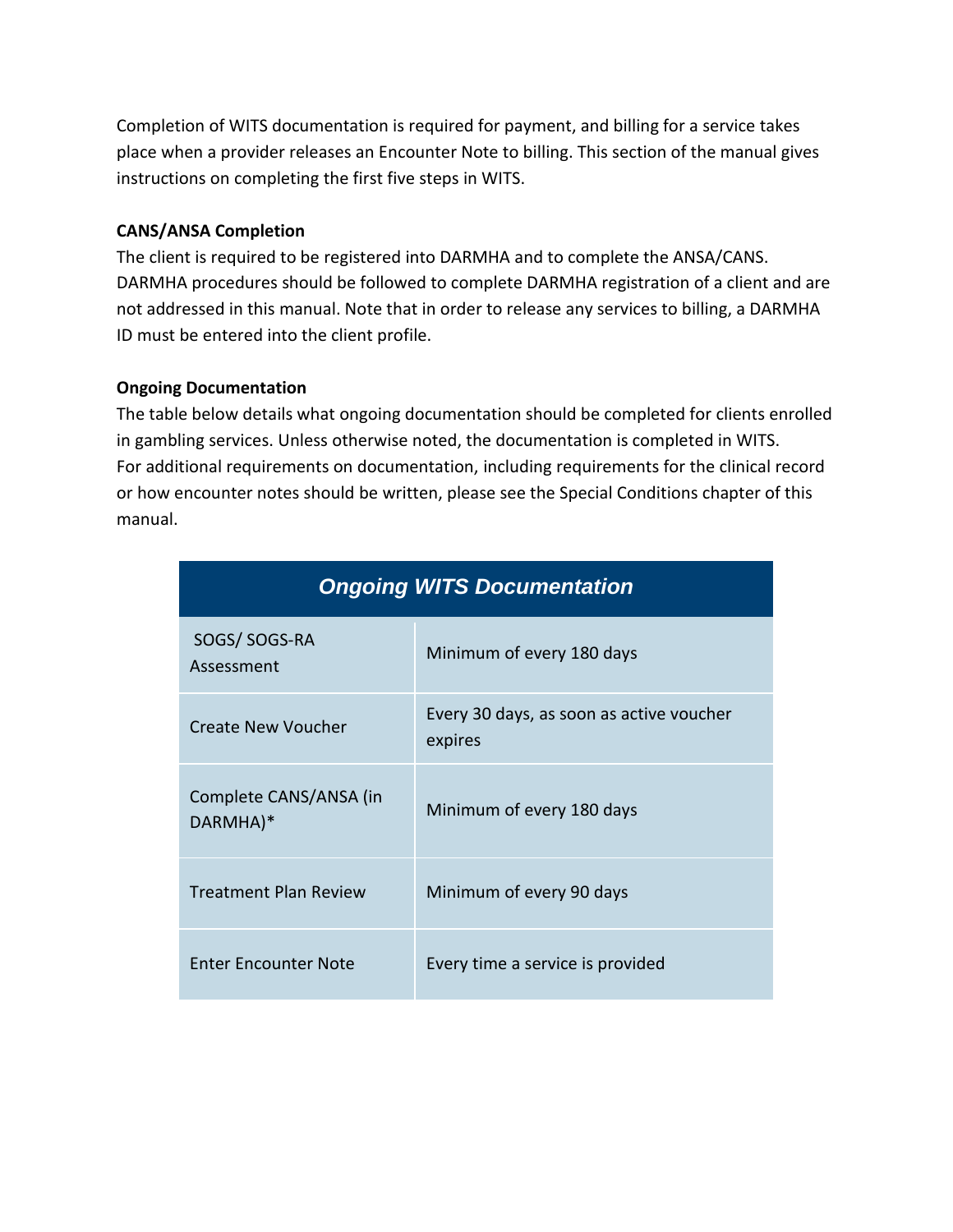# **I. Add New Client Profile**

- 1. Click Client List. The Client List screen should appear (*Image 1-1*).
- 2. Click *Add Client*.

|                                                                                                                                                                                 | Image 1-1. Client List Screen                                                                                                                               |                              |                       |        |                                                                                                        |             |                                 |
|---------------------------------------------------------------------------------------------------------------------------------------------------------------------------------|-------------------------------------------------------------------------------------------------------------------------------------------------------------|------------------------------|-----------------------|--------|--------------------------------------------------------------------------------------------------------|-------------|---------------------------------|
| Indiana<br>Training                                                                                                                                                             | 圜<br>Carolina III<br>- The Art Art (M. Inc. Foot in Assembly                                                                                                |                              | <b>Prentable View</b> |        |                                                                                                        | iPus"<br>办  | <b>March 2017</b><br>Tim Logout |
| <b>Have Face</b>                                                                                                                                                                | <b>Client Search</b>                                                                                                                                        |                              |                       |        |                                                                                                        |             |                                 |
| Agency B<br><b>Clevel List V</b><br><b>Clest Profits &amp;</b><br><b>Linked Conserts</b><br>Activity List &<br>Episode List<br>System Administration<br>by Selings &<br>Registe | <b>First Name</b><br><b>55U</b><br>Clercity<br><b>Treatment Staff</b><br>Cape Status ALCHerts<br><b>Other Number</b><br>troude Only Active Consents 784 272 | Agency BR-Bets Are Off, Inc. | a                     |        | Facility<br>Link! Saine<br>bbs<br>Previer Clerc D<br>Primary Care Staff<br>Irisie Sistf<br>Namber Type | M<br>ö<br>ø |                                 |
|                                                                                                                                                                                 | <b>Client List (Sport)</b>                                                                                                                                  |                              |                       |        |                                                                                                        |             | <b>Add Client</b>               |
|                                                                                                                                                                                 | <b>ClassEID</b>                                                                                                                                             | TMLBame                      | <b>DOS</b>            | 18.888 | <b>Gemdet</b>                                                                                          | Acttoria    |                                 |

**NOTE:** To view a list of current clients at your agency, click Go on the Client List screen. A list of clients will appear in the Client List.. Search fields are available under Client Search to find a particular client. Enter any search information and click Go.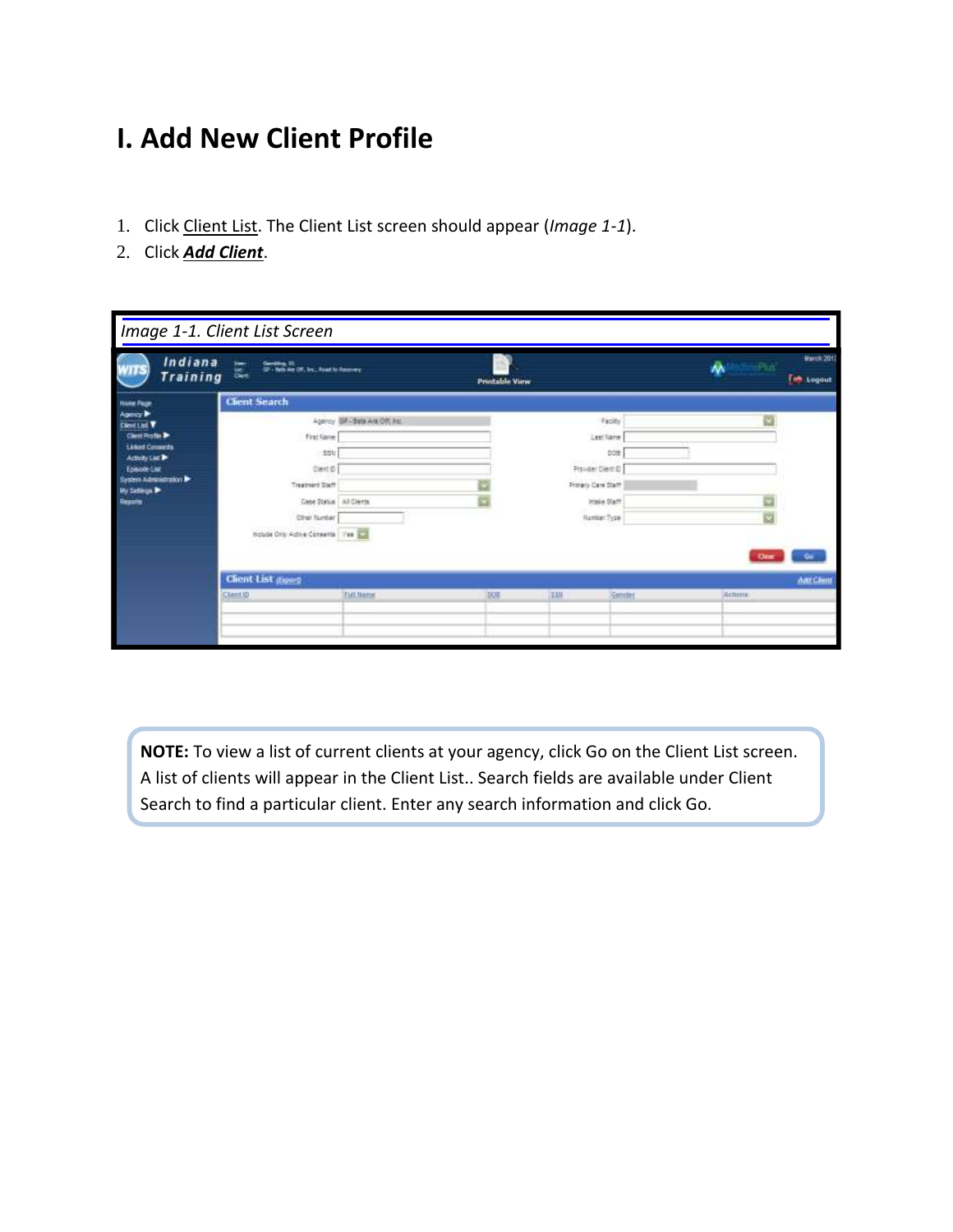3. Complete page 1 of the Client Profile (*Image 1-2*). **All yellow fields are required** to continue. 4. Enter DARMHA Client ID. **The DARMHA ID is required**. No billing may be released for the client until a DARMHA ID has been entered.

5. Click the blue arrow to go to the next screen of the Client Profile.

| Indiana<br>Training                                                                                                                                                                                                                                                                                                                             | Image 1-2. Client Profile<br>Gerding, CL<br>GP - Bets Are CPL (m., food to former)                                                                                                                              |                   | Generate Report Printable View                                                                                            |             |                               |         | ŵ<br>ePus"    | March 2013<br>et topsut |
|-------------------------------------------------------------------------------------------------------------------------------------------------------------------------------------------------------------------------------------------------------------------------------------------------------------------------------------------------|-----------------------------------------------------------------------------------------------------------------------------------------------------------------------------------------------------------------|-------------------|---------------------------------------------------------------------------------------------------------------------------|-------------|-------------------------------|---------|---------------|-------------------------|
| Home Page<br>Agency P<br>Cleman V<br>Dent Profile V<br>Atlemate Names<br>Additional Information<br>Contact into<br><b>Criticianal Dontactic</b><br><b>Other Numbers</b><br>History<br>Voucher<br>Alerges<br><b>Linked Conserts</b><br>Activity List Dr.<br><b>Episcote List</b><br>System Administration<br><b>Hy Settings &amp;</b><br>Reports | <b>Client Profile</b><br><b>TracTiare</b><br><b>Underland</b><br>Last Name<br>Utother's Malden Name<br>Gesder<br>DOB<br>钢<br>Driver's License<br>Meticals #<br>谾<br>mas paper file Vea<br>Americatorive Actions |                   | DARIINA Cleri D<br>Cleri D<br>State Client D<br>Record Created By<br>Last Updated By<br>Crawled Date<br>Last Updated Date |             | Cincel Clinton, Financial Re- |         |               |                         |
|                                                                                                                                                                                                                                                                                                                                                 | <b>Alternate Names</b><br>Lest Rime                                                                                                                                                                             | <b>Pirat Name</b> |                                                                                                                           | Middle Name |                               |         | <b>Actors</b> |                         |
|                                                                                                                                                                                                                                                                                                                                                 | <b>Addresses</b><br>Address Type:                                                                                                                                                                               | Artificial        | Confidential                                                                                                              |             | Created                       | Updated | Actives       |                         |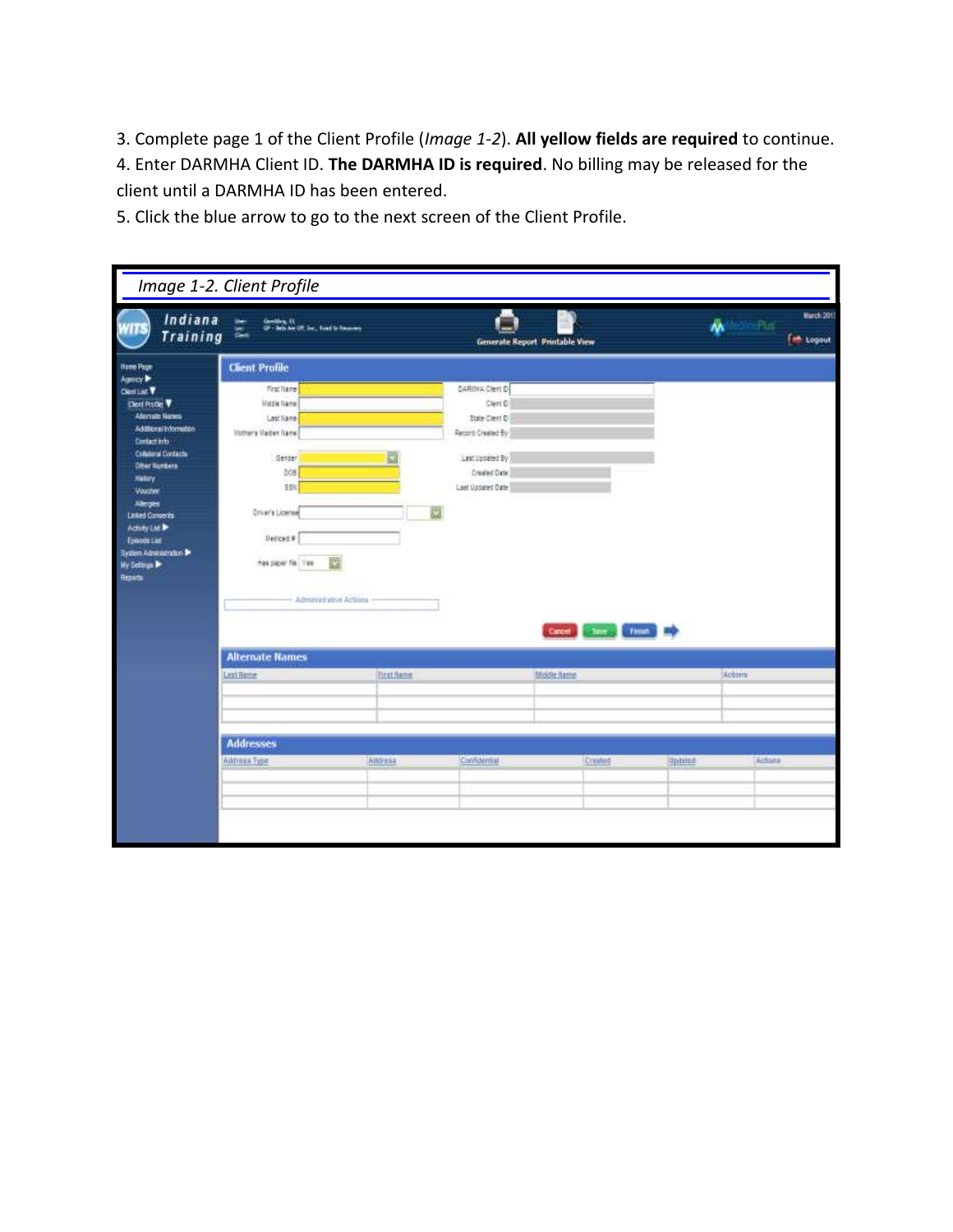6. The Alternate Names screen will appear (*Image 1-3*). If the client has any aliases or nicknames, this information would be entered here.

**NOTE: An alternate name cannot be saved until the contact information page, shown later in this chapter, is added.** To enter an alternate name, click the blue forward arrow for now and return to this screen after you have entered the client contact information.

|                                                                                                                                                                                  |                                                                            | Image 1-3. Alternate Names |                                       |                                          |
|----------------------------------------------------------------------------------------------------------------------------------------------------------------------------------|----------------------------------------------------------------------------|----------------------------|---------------------------------------|------------------------------------------|
| Indiana<br>Training dec                                                                                                                                                          | Gard-<br>Gambling, CC<br>GP - Bets Ave CIT, Drc., Road to Recovery<br>sec- |                            | <b>Generate Report Printable View</b> | March 201<br>۸À<br>nePusi i<br>et Logout |
| <b>Home Page</b>                                                                                                                                                                 | <b>Alternate Names</b>                                                     |                            |                                       |                                          |
| Agency D<br>Clent List V<br>Clear Profile V<br>Abenute Names<br>Additional Information<br>Contact info<br><b>Collateral Contacts</b>                                             | <b>Last Ilame</b>                                                          | <b>First Name</b>          | Middle <b>Karne</b>                   | Actions                                  |
| <b>Citier Numbers</b><br>Eistery<br>Voucher<br>Alexies<br><b>Linked Consents</b><br>Activity List ><br>Episode List<br>System Administration<br><b>Wy Settings Dr</b><br>Reports | First Name<br><b>Last Name</b><br>Cancel  <br>Save                         | <b>Mode Name</b><br>Finish |                                       | Add Alternate Name                       |

7. An Additional Information screen will appear (*Image 1-4*). Information on this page is optional.

8. Complete appropriate information and click the blue arrow to continue.

| Indiana<br>Training                                                                            | <b>User:</b><br>Ganging, U.<br>GP - Bela Are Off, Inc.; Road to Recovery<br>tae:<br>Clerk,                       |   |           | Generate Report Printable View |   |
|------------------------------------------------------------------------------------------------|------------------------------------------------------------------------------------------------------------------|---|-----------|--------------------------------|---|
| <b>Home Page</b>                                                                               | <b>Additional Information</b>                                                                                    |   |           |                                |   |
| Agency ><br>Clent List V                                                                       | Ethnicity                                                                                                        |   |           | Tribe                          | ප |
| <b>Client Profile V</b>                                                                        | Races                                                                                                            |   |           | Selected Races                 |   |
| <b>Alternate Names</b><br>Additional Information<br><b>Contact Inte</b><br>Coluteral Cavitacta | Abest<br>American Indian<br>Asian<br>Athabascan (Other than American Indian)<br>Caucasian                        |   |           | Black/African American         |   |
| <b>Other Numbers</b><br><b>History</b>                                                         | Special lineos                                                                                                   |   |           | Selected Special Needs         |   |
| Voucher<br><b>Abrigan</b><br><b>Listed Consents</b><br>Activity List D                         | fligher<br>file Residense<br>Developmentally Disabled<br><b>Hajor Difficulty in Ambulating or Nonardsulation</b> |   |           |                                |   |
| <b>Episode List</b><br>System Administration<br>My Settings<br>Reports                         |                                                                                                                  |   |           | General Client Commertia       |   |
|                                                                                                | Religious Preference                                                                                             |   | ø         |                                |   |
|                                                                                                | Englait Fluency                                                                                                  |   | a         | Education                      |   |
|                                                                                                | Preferred Language                                                                                               |   | $\bullet$ | Veteran Status                 |   |
|                                                                                                | Interpreter Needed                                                                                               | G |           | Citizenship                    |   |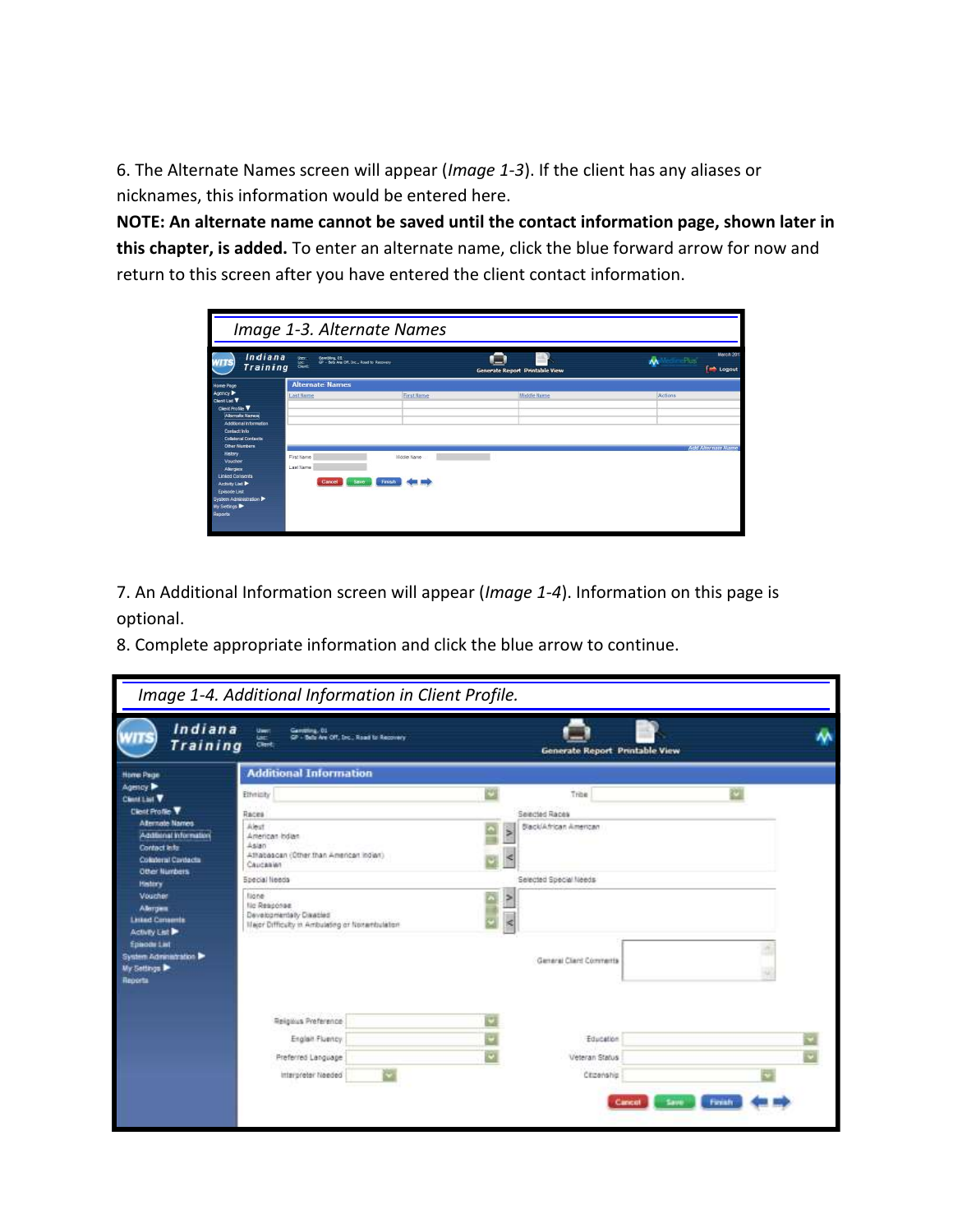9. The Contact Info screen will appear (*Image 1-5*). Enter phone information. Primary phone number is required.

10. Click *Add Address*. Address is required.

|                                                                                                                                                                                                                                   | Image 1-5. Contact Info in Client Profile.                                             |         |                                                   |            |                 |                                              |
|-----------------------------------------------------------------------------------------------------------------------------------------------------------------------------------------------------------------------------------|----------------------------------------------------------------------------------------|---------|---------------------------------------------------|------------|-----------------|----------------------------------------------|
| Indiana<br><b>Training</b>                                                                                                                                                                                                        | Gerston, Et.<br>GP - Bels for OY, Inc., Ford to Fassency.<br><b>Sec</b><br>蠃           |         | Generate Report Printable View                    |            | ŵ               | <b>March 2013</b><br>cPia<br><b>M</b> Logout |
| <b>Hane Page</b>                                                                                                                                                                                                                  | <b>Contact Info</b>                                                                    |         |                                                   |            |                 |                                              |
| Agency &<br>ClentList <sup>Y</sup><br><b>Client Profile V</b><br><b>Allerman Nursex</b><br>Additional Information<br>Courset in for<br><b>Collatoral Contacts</b><br><b>Other Numbers</b><br><b>History</b><br>Voucher<br>Aleigns | Hone Phone #<br>Viant Prione #<br>lights #<br>Primary Phone #<br>Fg(x)<br>Enal Actress |         | Preferred Method of Contact<br>Created<br>Uptaten | a          |                 |                                              |
| <b>Linked Conserts</b><br>Activity List                                                                                                                                                                                           | <b>Addresses</b>                                                                       |         |                                                   |            |                 | <b>Any Admess</b>                            |
| <b>Episode List</b><br>System Administration<br>By Sellings<br>Reports                                                                                                                                                            | Address Type                                                                           | Address | Confidential                                      | Created    | <b>Ilbdated</b> | Activna                                      |
|                                                                                                                                                                                                                                   |                                                                                        |         | Cancel                                            | Save Times |                 |                                              |

11The Address Information screen will appear (*Image 1-6*). Complete required address fields.

- 12. Click Finish and the Contact Info screen will appear again.
- 13. Click blue arrow on Contact Info screen to continue.

|                                                                                                                                                                                                                                                                                                                                                                                                              | Image 1-6. Address Information in Client Profile.                                                                                                                                                                                                  |                                |                                                                       |                                 |
|--------------------------------------------------------------------------------------------------------------------------------------------------------------------------------------------------------------------------------------------------------------------------------------------------------------------------------------------------------------------------------------------------------------|----------------------------------------------------------------------------------------------------------------------------------------------------------------------------------------------------------------------------------------------------|--------------------------------|-----------------------------------------------------------------------|---------------------------------|
| Indiana<br>Training                                                                                                                                                                                                                                                                                                                                                                                          | Geneting 19<br>盅<br>(p) - hele has (iff, for , fload to flammers                                                                                                                                                                                   | Generate Report Printable View | district.                                                             | March 2013<br><b>MR. Logout</b> |
| <b>Hame Page</b><br>Agenc⊌ <sup>1</sup><br>$Cov1 = T$<br>Cleve Pro Bo. T<br><b>Alternate Names</b><br>Additional information<br><b>Centract In far</b><br><b>Columns Dortacts</b><br><b>Citier Numbers</b><br><b>flatory</b><br><b><i><u>Visacher</u></i></b><br>Admission<br><b>Linked Conserver</b><br>Activity List &<br><b>Episode List</b><br>Tembors Automobile police Br<br>Wy Sieblege Dr<br>kesaria | <b>Address Information</b><br>Address Type<br>Address Life 1<br>Address Live 2<br><w< th=""><th><math>\overline{\mathbf{z}}</math></th><th>Canfidential Ital<br/>Suite <b>ALL SA</b><br/>Ze<sup>1</sup><br/>Cancel</th><th><b>Tiresh</b></th></w<> | $\overline{\mathbf{z}}$        | Canfidential Ital<br>Suite <b>ALL SA</b><br>Ze <sup>1</sup><br>Cancel | <b>Tiresh</b>                   |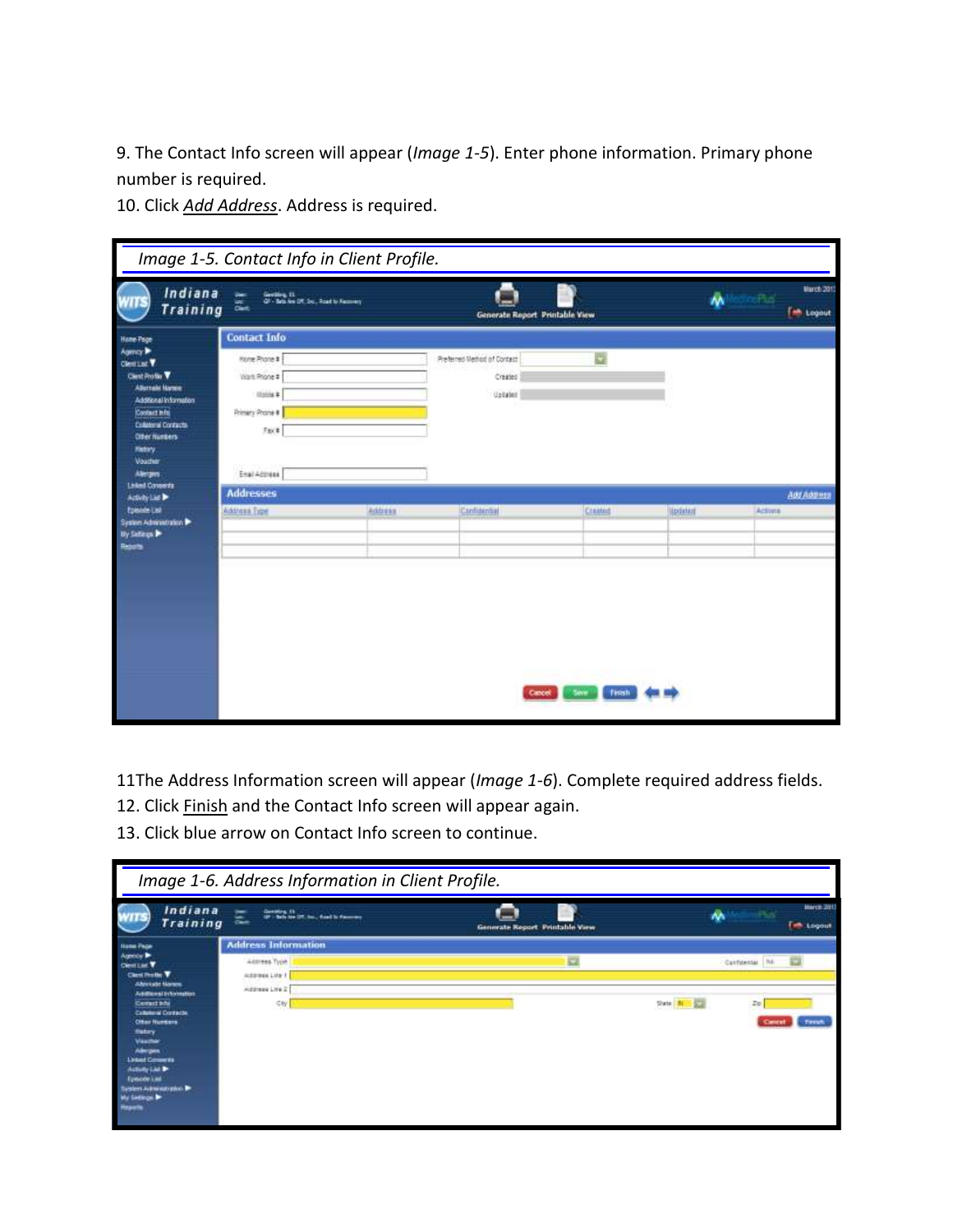14. Once the contact information has been entered, you may return to the Alternate Names screen by clicking the back arrow (*Image 1-7*). If no alternate names exist, skip steps 14-17. 15. Click *Add Alternate Name*. Fields for adding alternate names will appear (*Image 1-8*).

|                                                                                                                                                                   | Image 1-7. Alternate Names.                                                           |                       |                                |                                                             |
|-------------------------------------------------------------------------------------------------------------------------------------------------------------------|---------------------------------------------------------------------------------------|-----------------------|--------------------------------|-------------------------------------------------------------|
| Indiana<br>Training <b>come</b>                                                                                                                                   | Gemälling, Et.<br>Ster:<br>GP - Bela Are Off, Sec., Road to Recovery<br>$\frac{1}{2}$ |                       | Generate Report Printable View | <b>March 2013</b><br><b>Material</b><br><b>Extra</b> Logout |
| Home Page                                                                                                                                                         | <b>Alternate Names</b>                                                                |                       |                                |                                                             |
| Agency D<br>Clent List V<br>Clerk Profile<br>Alternate Names<br>Additional information<br>Contact Info<br><b>Colleteral Contacts</b>                              | Last Ilame                                                                            | <b>First Name</b>     | Middle Name                    | Actions                                                     |
| <b>Other Numbers</b><br>Estay<br>Voucher<br>Alertes<br><b>Linked Consents</b><br>Activity List<br>Episode List<br>System Administration<br>Wy Settings<br>Reports | First Name<br>Last Name<br>Cancel Save                                                | Middle Name<br>Finish |                                | Add Alternate Name                                          |

16. Enter alternate names.

### 17. Click Finish.

|                                                                                                                                                                        | Image 1-8. Alternate Names                                          |                      |                                |                                                 |
|------------------------------------------------------------------------------------------------------------------------------------------------------------------------|---------------------------------------------------------------------|----------------------|--------------------------------|-------------------------------------------------|
| Indiana<br>Training &                                                                                                                                                  | iner.<br>Geration, 65<br>GP - Bela Are Off, Inc., Road to Recovery. |                      | Generate Report Printable View | March 2013<br>cine lus'<br>办<br><b>E</b> Logout |
| Home Page                                                                                                                                                              | <b>Alternate Names</b>                                              |                      |                                |                                                 |
| Agency<br>Clentius: V<br>Clert Profile V<br>Atlemate Names<br>Additional information<br>Contact info<br><b>Collateral Contacts</b>                                     | Last Name                                                           | First Name           | Middle Name                    | Actions                                         |
| <b>Other Numbers</b><br>Estay<br>Voucher<br>Alertes<br><b>Linked Consents</b><br>Activity Us:<br>Episode Ust<br>System Administration<br><b>Wy Settings</b><br>Reports | First Name<br>Last Name<br>Cancel  <br>Save                         | liste Name<br>Finish |                                | Add Alternate Name                              |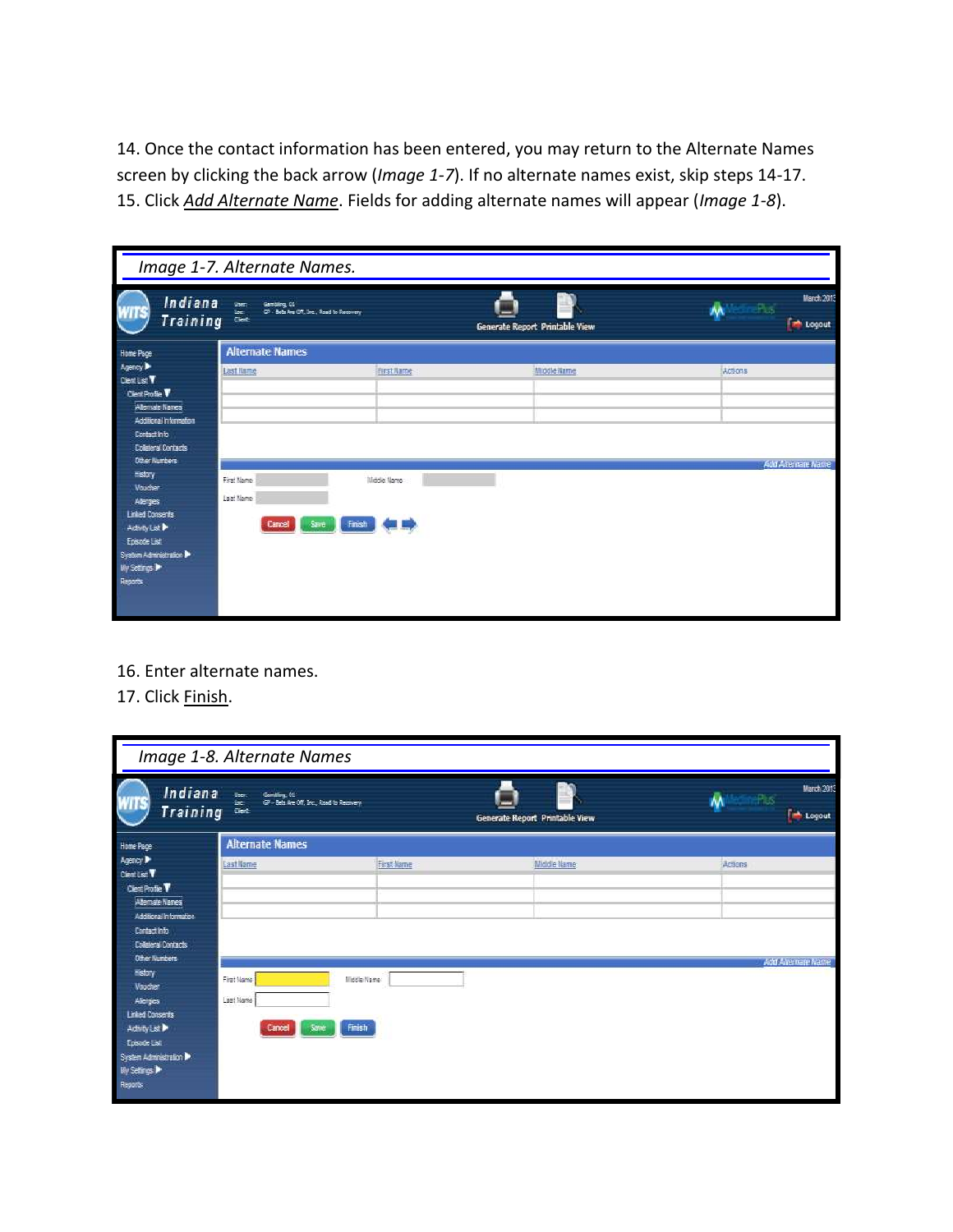18. Click through blue arrows on each screen until the Collateral Contacts screen appears (*Image 1-9*). Adding a collateral contact is optional.

19. Click *Add Contact*.

| Indiana<br><b>Training</b>                                                                                                                                                                              | $\frac{1}{2}$<br>$\frac{1}{2}$                                                                                                                                                 | Caroling 12<br>CP - Schlee (PC by , hast to fascens) |                                                                                                | Generate Report Printable View | ŵ                                           | <b>Barch 2011</b><br><sup>et</sup> Logout |
|---------------------------------------------------------------------------------------------------------------------------------------------------------------------------------------------------------|--------------------------------------------------------------------------------------------------------------------------------------------------------------------------------|------------------------------------------------------|------------------------------------------------------------------------------------------------|--------------------------------|---------------------------------------------|-------------------------------------------|
| <b>Hume Page</b>                                                                                                                                                                                        | <b>Collateral Contacts</b>                                                                                                                                                     |                                                      |                                                                                                |                                |                                             |                                           |
| Agency P<br><b>Clential V</b><br><b>Clest Profile T</b><br><b>Adernate Names</b><br>Additional Information<br><b>Contact In lo</b><br><b>Columni Contacts</b><br><b>Other Numbers</b><br><b>History</b> | <b>First Nime</b>                                                                                                                                                              | Lest Barne                                           | Relations                                                                                      | <b>Phone Bunders</b>           | Can Contest!                                | Actions                                   |
| Voorher<br>Allergies<br><b>Linked Conserts</b>                                                                                                                                                          |                                                                                                                                                                                |                                                      |                                                                                                |                                |                                             | <b>Any Connect</b>                        |
| Activity List P<br>Economic List<br>System Administration D<br>My Selage P<br><b>Reports</b>                                                                                                            | Protitions.<br>Last Vene<br>Reader<br>Genzer<br>Date of Birth<br>Home Phone<br>Viers Phone:<br><b>Matile</b><br>Fax<br>Other:<br>Legal Guardian<br>Active Date<br>Inschie Date | say i                                                | Access 1<br>Address 2<br>Cxy<br>Erial<br>Car Contam<br><b>lizies</b><br>Created<br>Last Update | State<br>Consent On File.      | Ze  <br>ā.<br>a.<br>Carol Chevy Frank on my |                                           |

- 20. A new screen will appear (*Image 1-10*). Enter required fields.
- 21. Click Finish.
- 22. Click blue arrow on main Collateral Contacts screen (*Image 1-9*) to continue.

| Indiana<br>Ε<br>Training                                                                                                                             | <b>The Commission</b>                                    |                                                              | <b>Government Massert, Printfallike Viener</b> | <b>WELLY</b><br>ŵ<br>Two segment |
|------------------------------------------------------------------------------------------------------------------------------------------------------|----------------------------------------------------------|--------------------------------------------------------------|------------------------------------------------|----------------------------------|
| <b>Post-Bene</b><br>---<br>mie (josanki                                                                                                              | <b>Coluteral Contacts</b><br><b>Lass Home</b><br>2555122 | <b>Wilder</b>                                                | <b>Plant Aumora</b>                            | <b>Car Grebal II</b><br>Michigan |
| <b>Mar Kaldara</b><br><b>AMARYLINE</b><br>FIRETIMES.<br><b>SUMMAR LIME</b><br>Lab'lare<br>,,,,,,,,,, <b>,,</b><br><b>Committee</b><br><b>PENGIST</b> |                                                          | Actress 1<br>Actional 2<br>344                               | a<br>28<br><b>TURN</b>                         |                                  |
| Calvier<br>Servitor:<br><b>North Director</b><br>Very Phone<br>Metal<br>140                                                                          | <b>kd</b> x                                              | <b>Brigan</b><br>E<br><b>Circle Contract</b><br><b>Summa</b> | - 13<br>Seweri di me 1981                      |                                  |
| <b>Inter</b>                                                                                                                                         | Least Granten                                            | 3 metal<br>Lastisland                                        |                                                |                                  |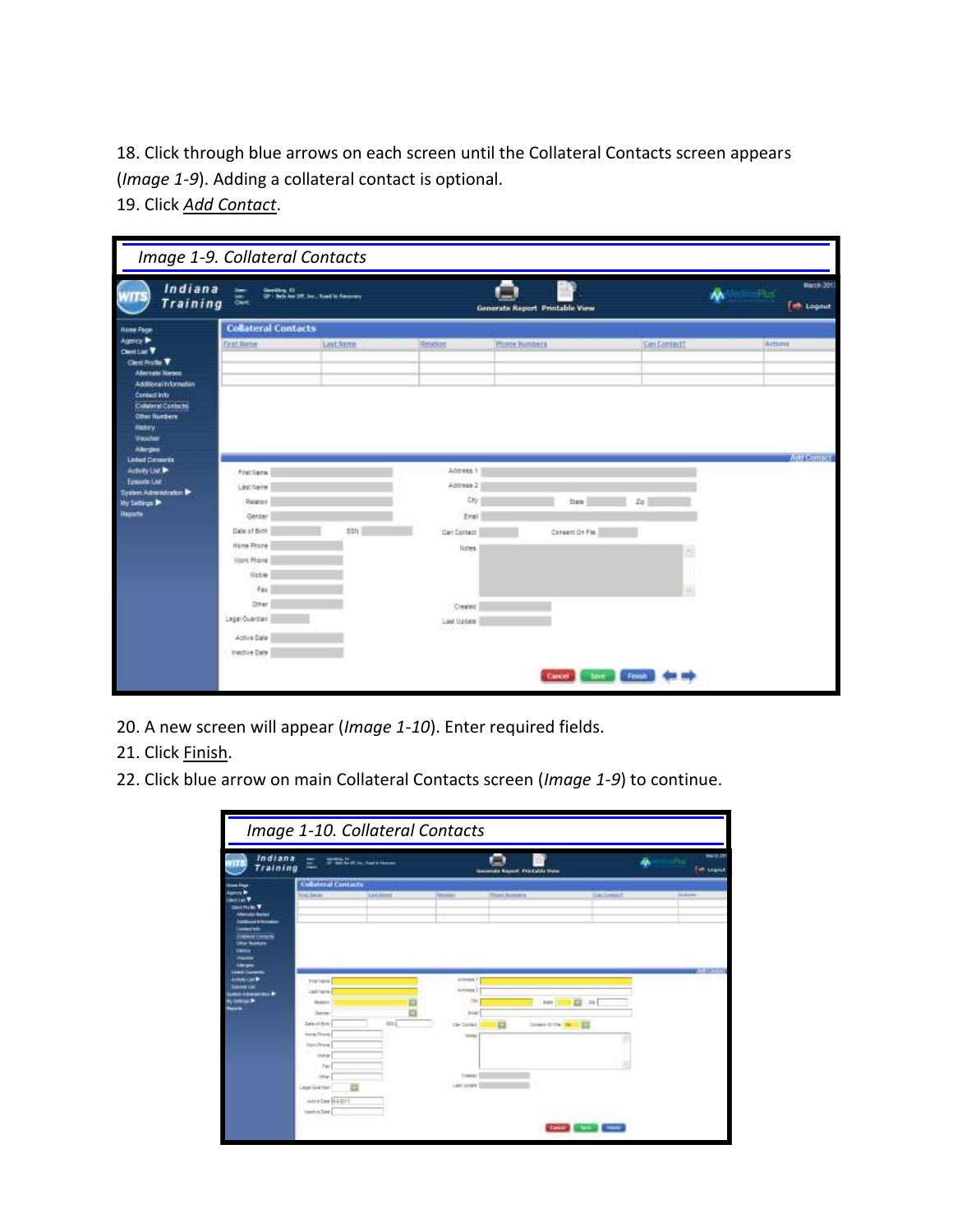23. The Other Numbers screen will appear (*Image 1-11*). This information is optional. "Other Numbers" refers to other identification numbers an agency may use to follow the clients, such as a court case number.

24. Click *Add Other Number*. On the new screen that appears, enter desired information and click Finish.

25. Click Finish on the main Other Numbers screen.

|                                                                                                                                                                                                                                   | Image 1-11. Other Numbers                                                                              |              |                      |                                |                                               |
|-----------------------------------------------------------------------------------------------------------------------------------------------------------------------------------------------------------------------------------|--------------------------------------------------------------------------------------------------------|--------------|----------------------|--------------------------------|-----------------------------------------------|
| Indiana<br><b>Training</b>                                                                                                                                                                                                        | <b>UNIT</b><br>Genting 11<br>GF - Bris he Off Sec. Read to Resource<br>Ban, Jane ( MADRESCOARTLIN<br>嵩 |              |                      | Generate Report Printable View | <b>Harch 2011</b><br>۸À<br><b>Time Logout</b> |
| <b>Home Page</b><br>Agency<br><b>Clenting V</b><br>Cleat Pro Str.<br><b>Alternate Names</b><br>Additional information<br>Contact into<br><b>Cultural Contacts</b><br><b>Other Nanturn</b><br>matery<br><b>Voucher</b><br>Allegios | <b>Other Numbers</b><br><b>Number Type</b>                                                             | <b>Start</b> | trid                 | Contect Serre                  | Actional<br><b>Status</b>                     |
| <b>Lisbed Converts</b><br>Activity List &<br><b>Esiscoe List</b><br>Symm Administration<br>by Setings D<br>liquide                                                                                                                | Number Type<br>Number<br>Start Date<br>End Date:<br><b>Bratist</b><br>Contact<br>Connerts              |              | <b>Paint Contact</b> | ۸<br>a                         | And Other Mattder<br>Cancel 1<br>See Time     |

The Client Profile is complete!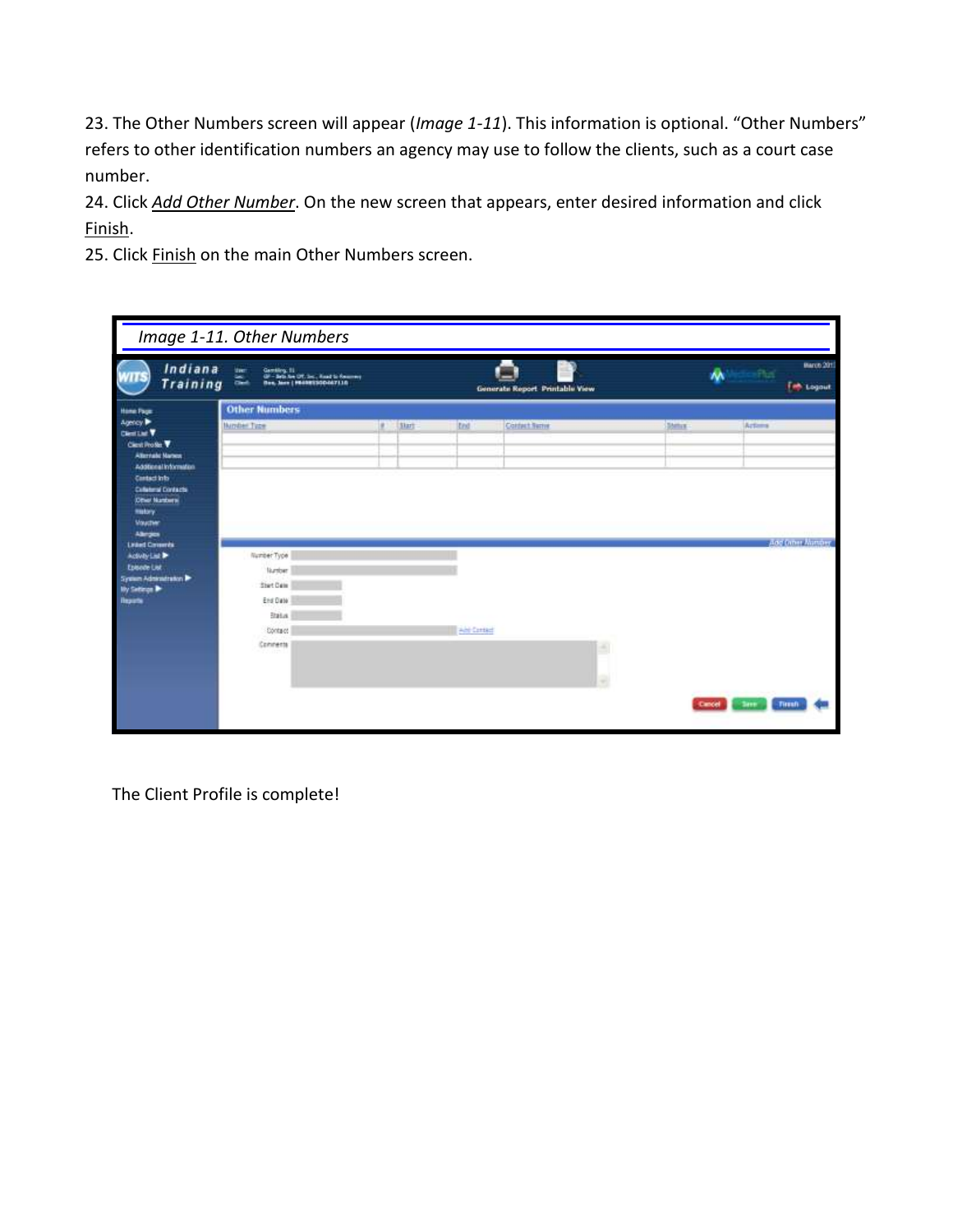# **II. Create Episode Intake**

- 1. On side menu, Click Activity List. The Episode List screen will appear (*Image 2-1*).
- 2. Click *Start New Episode*.

| Image 2-1. Episode List                                                                        |        |                            |                                                                       |            |                       |             |                      |               |                                      |
|------------------------------------------------------------------------------------------------|--------|----------------------------|-----------------------------------------------------------------------|------------|-----------------------|-------------|----------------------|---------------|--------------------------------------|
| Indiana<br><b>Training</b>                                                                     | 箧      | Gentling, EL               | OF - Box Ave OT, Inc., Road to Recovery<br>Rev, Jane   PRATROODAGTELR |            | <b>Printable View</b> |             |                      | ۸٨            | <b>March 2017</b><br><b>H</b> Logout |
| <b>Humai Page</b><br><b>Agency</b><br><b>Central T</b>                                         |        | Episode List for Doe, Jane | Please select a case, or click Start flew Episode.                    |            |                       |             |                      |               | <b>Start New Epimode</b>             |
| Cleat Frotte<br><b>Linked Conservis</b><br>āctutv List ▶<br>nda i lai<br>System Administration | Cane # | <b>Shring</b>              | facility                                                              | Intake fly | Israke Date           | Cinned Bate | Latent <sub>PL</sub> | <b>Jomans</b> | Actions                              |

3. Intake Case screen will appear (*Image 2-2*). Complete information.

- Source of Referral dropdown: Scroll and choose Other or Gambling Hotline as referral source.
- Referral Contact dropdown: Any collateral contacts you've entered previously will appear in the dropdown. To add a contact, click *Add Referral Contact Info* below the dropdown.
- Special Initiative dropdown: Scroll and choose Gambling Only.
- 4. Click Finish.

The Episode Intake is complete!

| Indiana<br>Training                                | Gent                                                                                                                     | Combing 11<br>OF - Balk for Off, Sox - Road to Kenneth<br>Dany, Jame   Frankrich (1941-1910   Case dr. ) |                                     | Generate Report Printable View |                     |   | <b>March 2813</b><br><b>Elle Logout</b> |
|----------------------------------------------------|--------------------------------------------------------------------------------------------------------------------------|----------------------------------------------------------------------------------------------------------|-------------------------------------|--------------------------------|---------------------|---|-----------------------------------------|
| <b>Hame Page</b><br>Agency P                       | <b>Intake Case Information for Doe, Jane</b>                                                                             |                                                                                                          |                                     |                                |                     |   |                                         |
| <b>Clevel Line W</b>                               |                                                                                                                          | Visité Facility   Nont to Recovery                                                                       | o                                   | $2466$ F. $\overline{3}$       |                     |   |                                         |
| <b>Clear Profit Dr</b><br><b>Linkert Conserver</b> |                                                                                                                          | Intake Staff Garding, 21                                                                                 | 口店                                  | Oase Status   Open Azilia      |                     |   |                                         |
| Activity List T                                    | <b>WEALCOYBACE</b>                                                                                                       |                                                                                                          |                                     | InterCented Date               |                     |   |                                         |
| <b>Intellet</b><br>Assessments &                   | Residence                                                                                                                |                                                                                                          | ы                                   | Hand Date: 040013              |                     |   |                                         |
| Excounters &<br>Consent                            | Searce of Referral                                                                                                       |                                                                                                          |                                     | Pregnant                       | <b>ESE</b> Tue Date |   |                                         |
| <b><i><u>Ballerrate</u></i></b>                    | Richaryal Contain                                                                                                        |                                                                                                          |                                     | Pramata (Treatment)            |                     |   |                                         |
| Episonin Link<br>System Administration             |                                                                                                                          | Auto Returned Contact Info                                                                               |                                     | HIV Postive                    |                     |   |                                         |
| Wy Satissipa Dr.<br><b>Heaville</b>                |                                                                                                                          |                                                                                                          |                                     | Protiers Anka                  |                     | e |                                         |
|                                                    | The client has been given a let of providers to choose front-                                                            |                                                                                                          |                                     |                                |                     |   |                                         |
|                                                    | Special industries                                                                                                       |                                                                                                          | Special Indiative Selected          |                                |                     |   |                                         |
|                                                    | ATR B - E Martine Pre-release<br>ATR # - 50 Day 1065 Use<br>ATR 5 - 90 Day Transfer.<br>ATH B. Craft day Diversion Court |                                                                                                          | ×<br>×                              |                                |                     |   |                                         |
|                                                    | Itan.Funded Service Referrals                                                                                            |                                                                                                          | Gewond Nam Funded Gervice Referrase |                                |                     |   |                                         |
|                                                    | Client Protestive Services (OCS)<br>Coatsbage Interface<br>DOBF<br>Developmenta/Disabilities                             |                                                                                                          | ×                                   |                                |                     |   |                                         |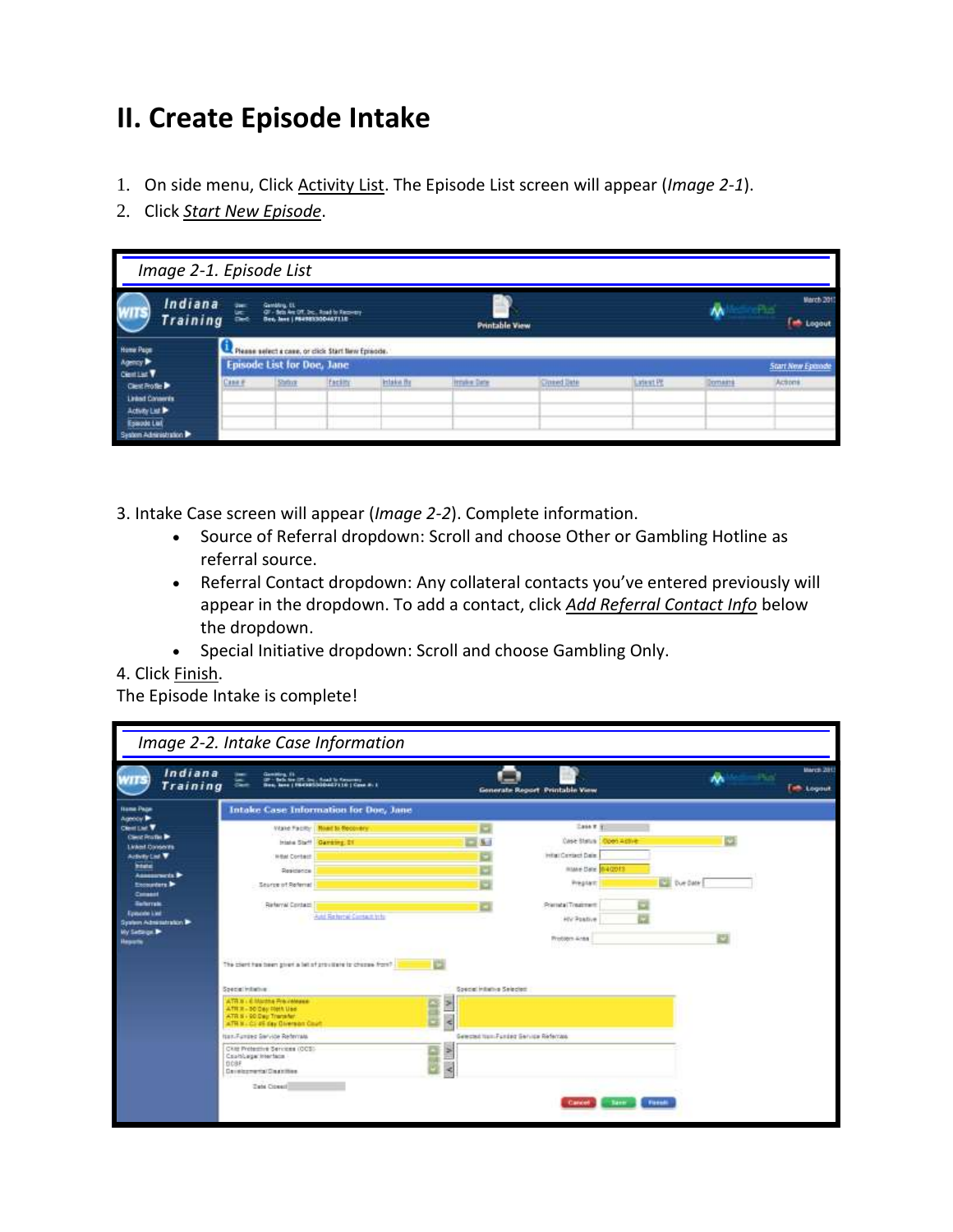# **III. Complete SOGS/SOGS-RA**

1. The Client Activity List screen will appear once a new Episode Intake has been created (*Image 3-1*). On menu under Activity List, click Assessments.

|                                                                                                                                                         | Image 3-1. Client Activity List                                                                               |                       |                            |                        |                                      |
|---------------------------------------------------------------------------------------------------------------------------------------------------------|---------------------------------------------------------------------------------------------------------------|-----------------------|----------------------------|------------------------|--------------------------------------|
| Indiana<br>Training                                                                                                                                     | 盂<br>Genetics, 11<br>Or - Selv for OT Sur - Sund to Summery<br>Steel Jame   PRASSESSODART   LEG   Cano at . L | <b>Prestable View</b> |                            | w                      | <b>Harch 2013</b><br><b>B</b> Logout |
| <b>Home Page</b><br>Agency P                                                                                                                            | <b>Client Activity List</b><br>Activity                                                                       | Activity Date         | <b>Created Date</b>        | 11.14<br>Status        | Actions                              |
| <b>Clevel Last TV</b><br><b>Class Pro No 9</b><br><b>Linked Conserver</b><br>Activity List V<br>state <sup>-</sup><br>Accomments P<br><b>Encounters</b> | Client Information (Prafile)<br>Intake Transaction                                                            | 8/4/2013<br>6/4/2013  | EI4/2013<br><b>BR22113</b> | Cargleted<br>Completed | <b>Madrid</b><br><b>Teylor</b>       |

- 2. On menu, click SOGS for adults or SOGS-RA for children 17 and under.
- 3. On menu, click **Question 1.**

4. Complete SOGS questions. There will be three screens of the SOGS assessment. Click forward arrow to complete all pages.

5. After completing Question 18 on the SOGS (see Image 3-2), click Save to save and view client's SOGS score. Client's SOGS will appear in lower left corner.

6. Click Finish to save and exit the SOGS assessment.

|                                                                        | Image 3-2. SOGS Assessment                                                                                                                                                                                         |                                                                                                                                                                                         |                 |            |
|------------------------------------------------------------------------|--------------------------------------------------------------------------------------------------------------------------------------------------------------------------------------------------------------------|-----------------------------------------------------------------------------------------------------------------------------------------------------------------------------------------|-----------------|------------|
| Indiana<br>Training                                                    | Genetikus, OS<br>UP - Sels Ave UP, Doc, Road to Recovery<br>Sine, Sang   Historic Diddent P1.1.0   Care #: 1<br>温。                                                                                                 | Generate Report. Printable View                                                                                                                                                         | <b>M</b> Logaut | March 2013 |
| <b>Holler Page</b>                                                     | <b>SOGS Assessment</b>                                                                                                                                                                                             |                                                                                                                                                                                         |                 |            |
| Agency P<br><b>CIENTITIE V</b><br><b>Clevel Province Br</b>            | 11. Have you ever fet juilty about the way you gamble or what happens what you gamble?                                                                                                                             |                                                                                                                                                                                         |                 |            |
| <b>Lusar Consents</b><br><b>Activity List TF</b>                       | 12 Have you ever fell like you would like to stop betting resvey or gambing but don't from you could?                                                                                                              |                                                                                                                                                                                         |                 |            |
| <b>kilake-</b>                                                         | your 1967                                                                                                                                                                                                          | 12. Have you ever historizedning also, lottery boxels, gambling money, 10.1/ a or other signs of betting or gambling from your box etc. parents, children, or other important people in | THE             |            |
| Assessments V.<br><b>SOBS V</b>                                        | T4. Have you ever argued with awake you live with aver how you handle money?                                                                                                                                       |                                                                                                                                                                                         | <b>Yes</b>      |            |
| <b>Question!</b><br>Guestion2.10<br>Question 11-18                     | 10. (Myou analysist years question 14) there movey arguments aver certains on your pensing?                                                                                                                        |                                                                                                                                                                                         | <b>Yes</b>      |            |
| <b>Thermonty</b><br>SDOG GA                                            | 16. Have you ever but the from work an school out to betting morey or gambing?                                                                                                                                     |                                                                                                                                                                                         | Vee             |            |
| GIRA<br><b>Excounters</b>                                              | 17. Havie you ever borroned from survicine and not just them back as a result of your gambing?                                                                                                                     |                                                                                                                                                                                         | TE6             |            |
| Consent<br>Raifertale                                                  | 10.9 you surrowed money to gamble or to pay gambing debta, who or where dd you tiornoil from?<br><b>Honey Lender List</b>                                                                                          | Selected hams                                                                                                                                                                           |                 |            |
| Einwood List<br>dien Administrator P<br>y Settinga ⊯<br><b>Reports</b> | From Nausenold earley<br>From your appare or perents<br>Prove other relatives, friends, locy/hierola.or griftsends, or in-lawse<br>From bariss, lean companies, or credit unions<br>From great cards of debt carts | You seld personal of family property.<br>⋗                                                                                                                                              |                 |            |
|                                                                        |                                                                                                                                                                                                                    |                                                                                                                                                                                         |                 |            |
|                                                                        | - Smith Dalks Geneting Screen (SOGS) SCORE SHEET<br>TOTAL + 12 Thare are 20 questions which are counted.<br>5 = 1to proceers<br>1-4 + Serie problem<br>5 or more . Probable pathological gardian                   |                                                                                                                                                                                         |                 |            |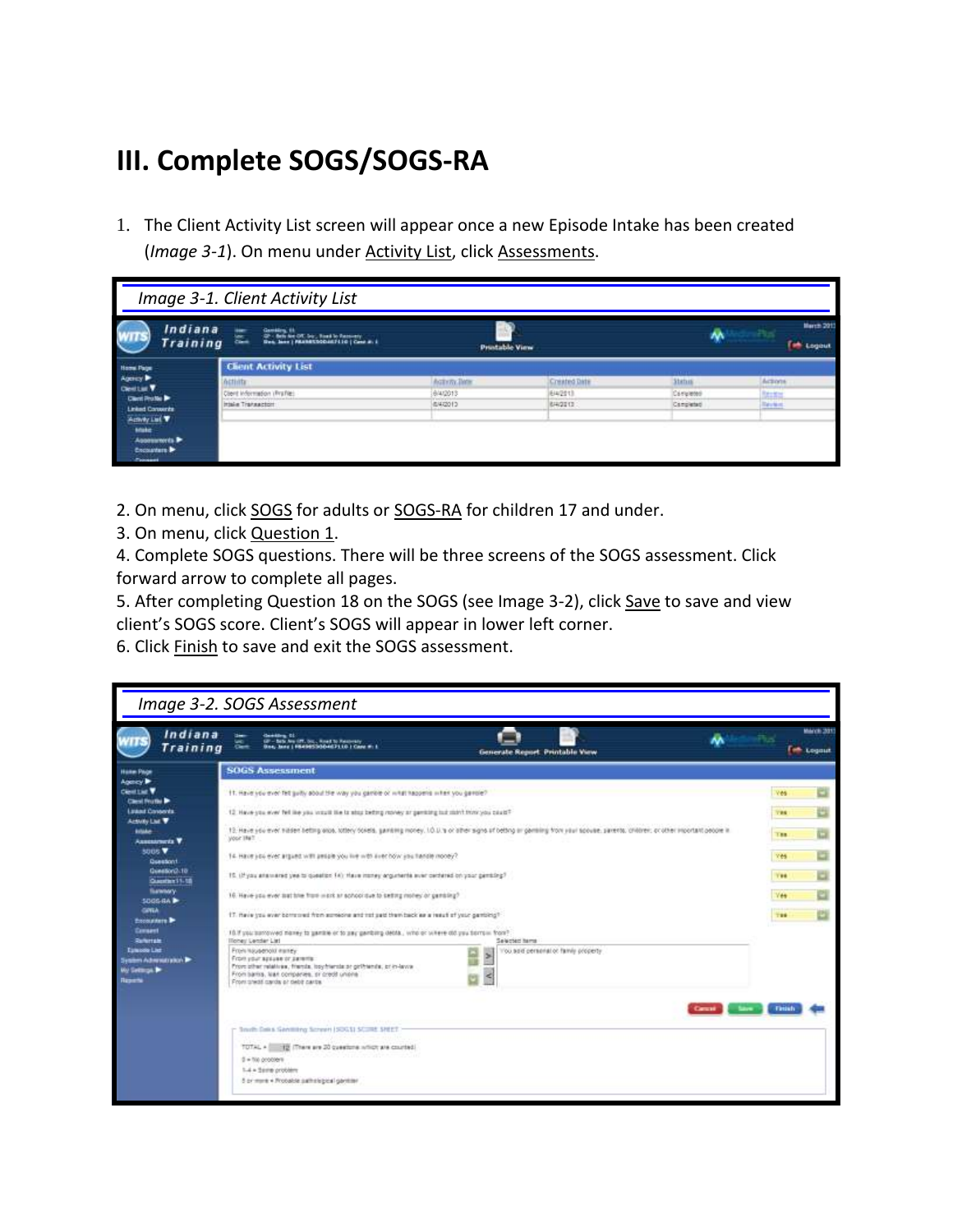# **IV. Create New Voucher**

1. On side menu, click Client Profile. Client Profile screen will appear (*Image 4-1*).

|                                                                                                                                                                                                                                                                                                                                   | Image 4-1. Client Profile                                                                                                                                                                                |                                                                                                     |                                                                                                                                                                                                   |                     |          |                 |                       |                                       |
|-----------------------------------------------------------------------------------------------------------------------------------------------------------------------------------------------------------------------------------------------------------------------------------------------------------------------------------|----------------------------------------------------------------------------------------------------------------------------------------------------------------------------------------------------------|-----------------------------------------------------------------------------------------------------|---------------------------------------------------------------------------------------------------------------------------------------------------------------------------------------------------|---------------------|----------|-----------------|-----------------------|---------------------------------------|
| Indiana<br>Training                                                                                                                                                                                                                                                                                                               | ඛ                                                                                                                                                                                                        | Ganking, 11<br>GF - Satulan Uff, Inc., Road to Reservey<br>Davy, Neal   PRORESSODISTILE   Case Bull | Generate Report Printable View                                                                                                                                                                    |                     |          |                 | 办                     | <b>March 2011</b><br><b>Em Logout</b> |
| <b>Hote Page</b><br>Agency P                                                                                                                                                                                                                                                                                                      | Client Profile for Doe, Jane                                                                                                                                                                             |                                                                                                     |                                                                                                                                                                                                   |                     |          |                 |                       |                                       |
| <b>Centur</b><br>Cleve Profile V<br><b>Atemate Names</b><br>Additional Information<br><b>Contact Info</b><br><b>Colletterof Contacts</b><br><b>Citter Numbers</b><br><b>Hatary</b><br>Voucher<br>Altrights<br><b>Listed Coveres</b><br>Activity List P<br>Episode List<br>System Administration<br><b>Wy Selmon Br</b><br>Reports | <b>First Name Date</b><br>Middle Name<br>1 AM TIAme Doe<br><b>Ucchera Mades Name</b><br><b>Genzer Ferrale</b><br>DOR BYRATETE<br>551 344-46-8543<br>Driver's License<br>Madicald #<br>Has paper file Ves | Ð<br>o<br>Admonistrative Actions                                                                    | DARMA Clert D<br>Clert D. PS490030D457110<br>State Clerit D<br>Record Orested By Garding, St.<br>Last suitable by Questing, RT<br>Created Date @W2013 2:44 AM<br>Last Updated Oate BACO12 7:48 AM | Castel Save Finish  |          |                 |                       |                                       |
|                                                                                                                                                                                                                                                                                                                                   | <b>Alternate Names</b>                                                                                                                                                                                   |                                                                                                     |                                                                                                                                                                                                   |                     |          |                 |                       |                                       |
|                                                                                                                                                                                                                                                                                                                                   | <b>Last Name</b>                                                                                                                                                                                         | <b>FULLTAIN</b>                                                                                     |                                                                                                                                                                                                   | <b>Middle Rains</b> |          |                 | Actività              |                                       |
|                                                                                                                                                                                                                                                                                                                                   | <b>Addresses</b>                                                                                                                                                                                         |                                                                                                     |                                                                                                                                                                                                   |                     |          |                 |                       |                                       |
|                                                                                                                                                                                                                                                                                                                                   | Address Type                                                                                                                                                                                             | Address                                                                                             | Continential                                                                                                                                                                                      |                     | Created  | <b>Marketed</b> | Actions               |                                       |
|                                                                                                                                                                                                                                                                                                                                   | Clarit Home                                                                                                                                                                                              | 44EE Summerscring Drive<br>Indianapolis, fil 46204                                                  | Na                                                                                                                                                                                                |                     | 8/4/2013 | 8/4/2013        | <b>Barmara Fasses</b> |                                       |
|                                                                                                                                                                                                                                                                                                                                   |                                                                                                                                                                                                          |                                                                                                     |                                                                                                                                                                                                   |                     |          |                 |                       |                                       |

- 2. On menu, click Voucher. Voucher List screen will appear (*Image 4-2*).
- 3. Click *Add New Voucher Record*.

| Image 4-2. Voucher List                                                                                                                                                                                                                                                                                                                            |       |                     |                |                                                                                                 |                 |            |                       |          |           |                  |                                         |
|----------------------------------------------------------------------------------------------------------------------------------------------------------------------------------------------------------------------------------------------------------------------------------------------------------------------------------------------------|-------|---------------------|----------------|-------------------------------------------------------------------------------------------------|-----------------|------------|-----------------------|----------|-----------|------------------|-----------------------------------------|
| Indiana<br>Training                                                                                                                                                                                                                                                                                                                                | 盂     | Gentley, 11         |                | Or - Selv Ave Off. Sur., South To Statement.<br>Since Jame   PRASSESSODARI   LEG   Came at . L. |                 |            | <b>Prestable View</b> |          |           | <b>Pus</b><br>办  | <b>Harch 2011</b><br><b>Fire</b> Logout |
| <b>Home Page</b>                                                                                                                                                                                                                                                                                                                                   |       | <b>Voucher List</b> |                |                                                                                                 |                 |            |                       |          |           |                  | And New Voucher Recent                  |
| Agency ▶<br>Clevel Luis V<br><b>Clear Pro No. Y</b><br><b>Alternate Names</b><br>Additional inhemation<br><b>Contact lots</b><br>Collector Contacts<br><b>Other Numbers</b><br><b>Tatay</b><br>$V$ actes<br>Altriges<br><b>Linked Conserver</b><br>Activity List Pr<br>Enterpris Ltd.<br>System Administration<br>by Satiripa Pr<br><b>Heparte</b> | Aim # | Payot               | <b>Storium</b> | <b>Effective Date</b>                                                                           | <b>Knd Date</b> | Authorized | Encumbered            | Expended | Available | Lest Achits Date | Attorn                                  |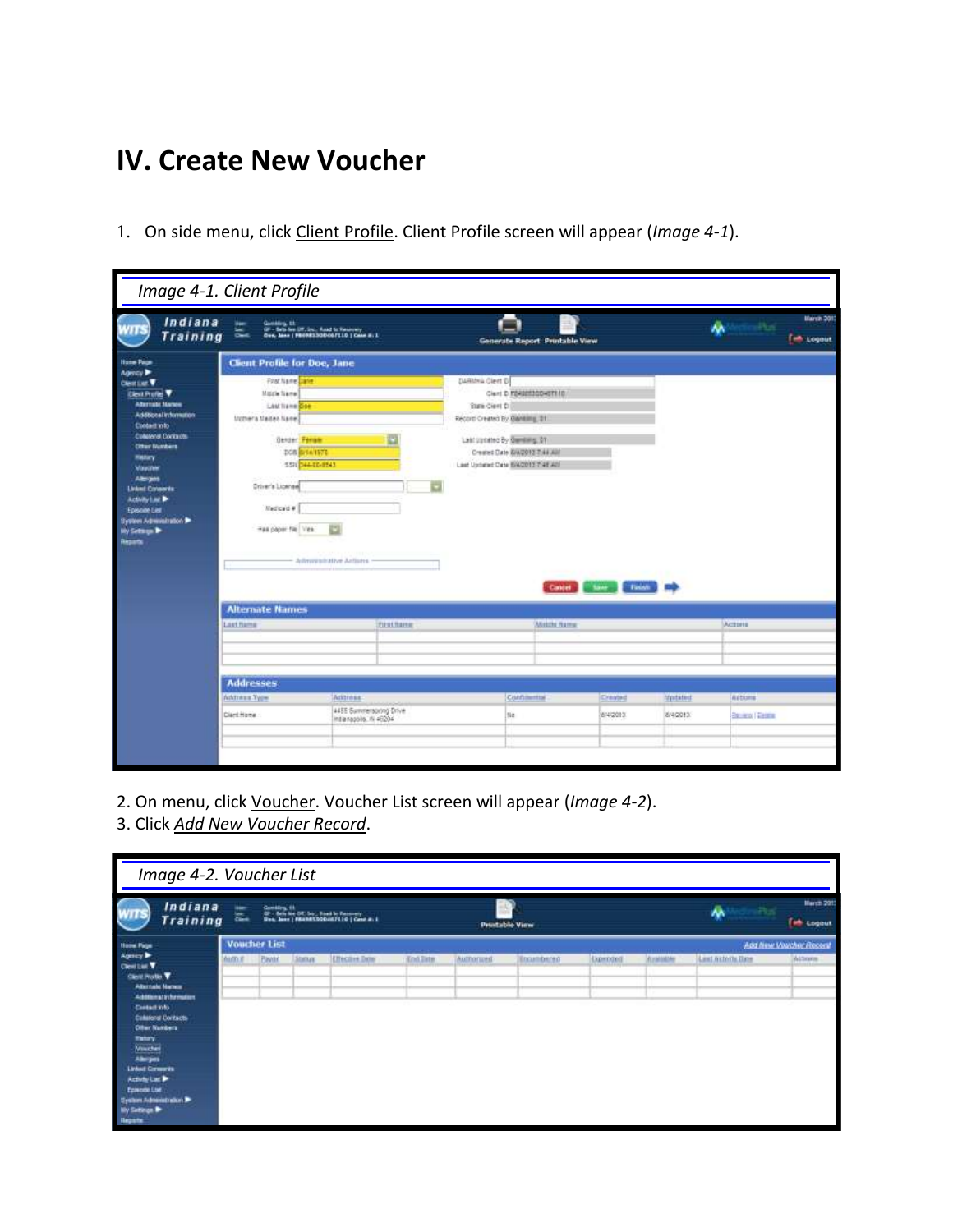4. The Voucher screen will appear (*Image 4-3*). Required fields should be pre-populated. 5. Enter voucher Effective Date. Date must be within last 9 days. If a date 10 days or more before the current date is entered, an error message will appear.

6. Click Save.

7. Click *Add Service*.

| Indiana<br>Training                                  | i.<br>嵐       | Sandora, 31<br>197 - Dels Ave (III, 24., Abad Iz America)<br>1944: Sand I, Mildell (2004) (1128-1044) (11. |                    |            |                                          |                                                                                      |               |                 |
|------------------------------------------------------|---------------|------------------------------------------------------------------------------------------------------------|--------------------|------------|------------------------------------------|--------------------------------------------------------------------------------------|---------------|-----------------|
| <b>Form Page</b>                                     |               | <b>Voucher for Doe, Jane</b>                                                                               |                    |            |                                          |                                                                                      |               |                 |
| Agency Br<br><b>Clevel List V</b>                    |               | Group Encohnect   Germany                                                                                  |                    | $\Box$     | <b>Status Autom</b>                      |                                                                                      |               |                 |
| <b>Claric Profile V</b><br><b>Adumen Nation</b>      |               | <b>Part Garmers</b>                                                                                        |                    | ë          |                                          | Agreement   2003255760 - Sels AN Off the / 12/1/2110 - 12/21/2114 - Gwimning-General |               |                 |
| <b>Additional Information</b><br><b>Current lefs</b> |               | :Voucher #                                                                                                 |                    |            | Date Accre-ent BAIG013<br>libristed Date |                                                                                      |               |                 |
| <b>Columnal Centeria</b>                             |               | Administratory Agency GRI-Bate Ant Off. Inc.<br><b>Effective Date BIASS112</b>                             |                    |            | Updated: By                              |                                                                                      |               |                 |
| <b>Clinar Numbers</b><br><b>Hallery</b>              |               | Ervi Date Trecht 17.                                                                                       |                    |            |                                          | USAnt BASTORS ROACH RACILING                                                         |               | c               |
| <b>Vaucher</b>                                       | Comments      |                                                                                                            |                    |            |                                          |                                                                                      |               |                 |
| <b>Allengies</b><br><b>Lindest Conserves</b>         |               |                                                                                                            |                    |            |                                          |                                                                                      |               |                 |
|                                                      |               |                                                                                                            |                    |            |                                          |                                                                                      |               |                 |
| Asteric List D<br><b>Establisher Last</b>            |               |                                                                                                            |                    |            |                                          |                                                                                      |               |                 |
| System Advancement (Alan Br                          |               | <b>Vouched Services List</b>                                                                               |                    |            |                                          |                                                                                      |               | Add Service     |
| <b>Williams</b>                                      | <b>SHOUL6</b> | Authorized Units                                                                                           | Authorization Aren | Recombered | Taumlubril                               | <b>BUILDER ADSIGNED</b>                                                              | 2 and in 10 m | Automa          |
|                                                      |               |                                                                                                            |                    |            |                                          |                                                                                      |               |                 |
|                                                      |               |                                                                                                            |                    |            |                                          |                                                                                      |               |                 |
|                                                      |               |                                                                                                            |                    |            |                                          |                                                                                      |               |                 |
|                                                      |               |                                                                                                            |                    |            |                                          |                                                                                      |               |                 |
|                                                      |               |                                                                                                            |                    |            |                                          |                                                                                      |               |                 |
|                                                      |               |                                                                                                            |                    |            |                                          |                                                                                      |               |                 |
|                                                      |               |                                                                                                            |                    |            |                                          |                                                                                      |               |                 |
|                                                      | r Arbert      |                                                                                                            |                    |            |                                          | Tridel Would let:                                                                    |               | 88.00           |
|                                                      |               |                                                                                                            |                    |            |                                          | Total England-test<br>Total Experiment                                               |               | 88.05<br>\$8.00 |

8. Vouched Services screen will appear (*Image 4-4*). From dropdown, select a service that will be given to the client in the next 30 days.

9. Enter the number of vouched units expected to be served in the next 30 days. For unit amounts and limitations, see the "Special Conditions" chapter of this manual. 10. Click Finish. You will be returned to the main Voucher screen.

|                                                    | Image 4-4. Vouched Services                                                                                  |                      |                                        |
|----------------------------------------------------|--------------------------------------------------------------------------------------------------------------|----------------------|----------------------------------------|
| Indiana<br>Training                                | 盂<br>Gambling, 11<br>GP - Belli Ave OT, Sec., Sund by Resource<br>Bane, Sane   PRADASSORAATS10   Case at . 1 | <b>Produble View</b> | <b>Harch 2011</b><br><b>Red Logout</b> |
| <b>Home Page</b>                                   | <b>Vouched Services for Doe, Jane</b>                                                                        |                      |                                        |
| Agency 8<br><b>Caroline</b>                        | Bervice                                                                                                      |                      |                                        |
| <b>Clarif Profile V</b>                            | Voucher#                                                                                                     |                      |                                        |
| Alternate Names<br>Additional information.         | # Vouched Units                                                                                              |                      |                                        |
| Contact lots                                       | Veschei Amtutt                                                                                               |                      |                                        |
| <b>Critistman Contacts</b><br><b>Other Numbers</b> |                                                                                                              |                      |                                        |
| <b>Findary:</b><br>ಜಯ                              |                                                                                                              |                      | <b>Finney</b><br>Careel                |

11. Continue adding services until all expected services for the next 30 days have been added. Consider adding more services than anticipated in case the client needs additional services in the 30-day period.

12. Click Finish. The screen will return to the Voucher List page. Voucher is complete!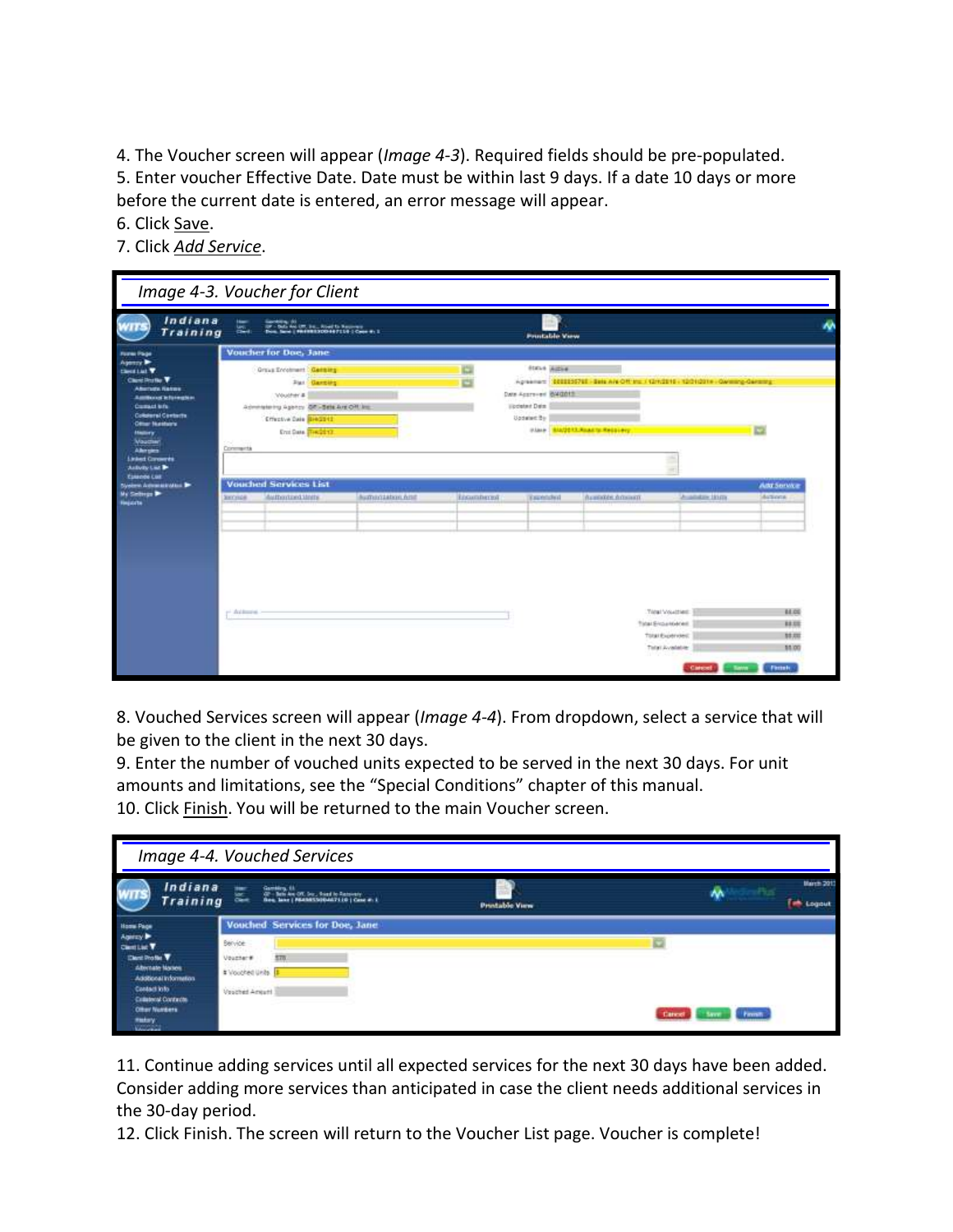## **V. Create New Encounter**

- 1. On menu, click **Activity List**.
- 2. On menu, click Encounters. Encounter List page will appear (*Image 5-1*).
- 3. Click *Add Encounter Record*.

| Image 5-1. Encounter List                                                                                                                                                                  |                                                                |                                                                                             |        |                                                |                                |                |                                                                     |
|--------------------------------------------------------------------------------------------------------------------------------------------------------------------------------------------|----------------------------------------------------------------|---------------------------------------------------------------------------------------------|--------|------------------------------------------------|--------------------------------|----------------|---------------------------------------------------------------------|
| Indiana<br>Training                                                                                                                                                                        | Gentlem II.<br><b>Share</b><br><b>Check</b>                    | (2) - Rein Ave (2)  Son : Speed to Thesenery<br>(Sun, Sans   PROSESSOD-SATTLE   Cane dt. 2) |        |                                                | Generate Report Printable View |                | <b>March 2013</b><br><b>All Property</b><br><b>Collage Logician</b> |
| <b>Hone Page</b><br>America D<br><b>Client Line T</b><br><b>Clear Rolle &amp;</b><br><b>Linked Comerzia</b><br>Activity List V<br>idades<br>Assessments P<br>Encourtes V<br><b>Profile</b> | <b>Encounter Search</b><br>Rendering Staff<br>Encounter Status | to results match your search criteria.<br>Start Date 6/40012                                |        | End Date: 6/4/2010<br>Santos<br><b>Program</b> |                                |                |                                                                     |
| Consent<br><b>Sufferrale</b><br><b>Epimologi Lind</b><br>System Administration<br><b>Wy Settings Br</b><br><b>Happing</b>                                                                  | <b>Encounter Listmans</b><br>We Dare                           | Service                                                                                     | END 10 | <b>Beddening Staff</b>                         | <b>Program flame</b>           | <b>EBENHAM</b> | <b>Add Excounting Fiscoral</b><br>Activity                          |

- 4. Encounter screen will appear (*Image 5-2*). Complete required fields.
- 5. Click Save.
- 6. To release to billing, click Release to Billing beneath the notes section.
- 7. Click Finish. A new encounter note is completed.

| Indiana<br><b>Training</b>                                                                 | Committee 22<br>GP - Dels August: Sac., Road to Personal<br>Georg Jame   PAURACOCARTILLA   Cana at. 6<br>出 | Generate Seport Printable View    | ٨λ                                            | <b>March 2013</b><br><b>Time Logister</b> |
|--------------------------------------------------------------------------------------------|------------------------------------------------------------------------------------------------------------|-----------------------------------|-----------------------------------------------|-------------------------------------------|
| <b>Hame Page</b>                                                                           | <b>Encounter For Doe, Jane</b>                                                                             |                                   |                                               |                                           |
| Cleri List T<br><b>Clevel Pro Bio</b><br><b>Linked Conservis</b><br><b>Activity List W</b> | <b>Encipi</b><br>Service<br>Program Name: Road to Receivery/Genesing: 12/1/2010.                           | Crested Date:<br><b>Road Date</b> | <b>End Date</b>                               |                                           |
| <b>Initiative</b><br>Assessments P<br><b>Excavation V</b><br>Profile<br>Consent            | Service Location                                                                                           | Start Time<br>Garation            | <b>Brid Time</b><br># of Service Unta/Seesone |                                           |
| <b>Emanufactual</b><br><b>Testen Administrator</b><br>By Sellings<br>Reports               | <b>Hirtes</b>                                                                                              | Rendering Staff: Garrising, DT    |                                               |                                           |
|                                                                                            | eremble with third violence<br><b>Behave to Silvy</b>                                                      |                                   | Cancel                                        | <b>Firish</b>                             |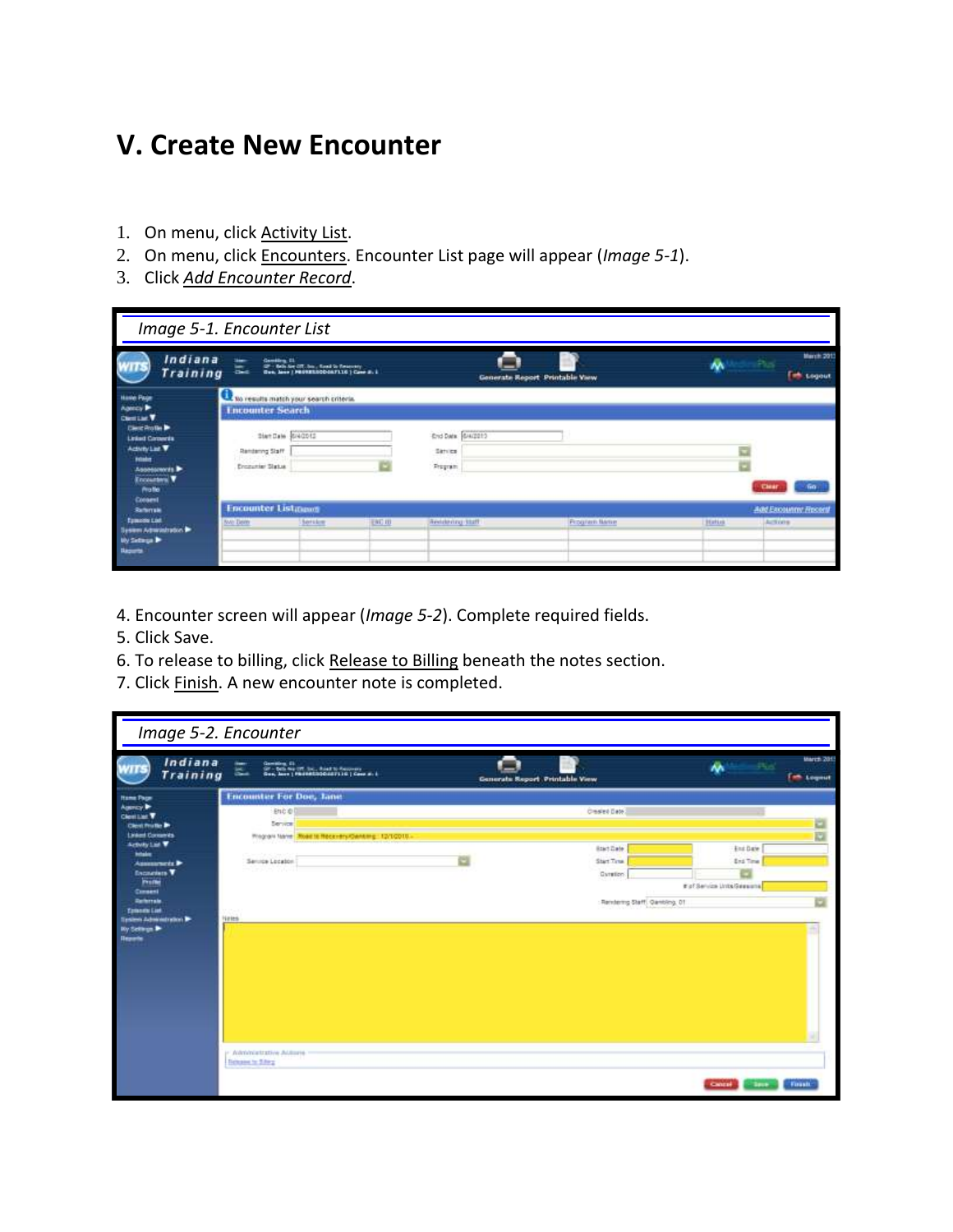**Note: Encounter notes can be edited until they are released to billing. Once released to billing, they are locked from editing.**

Note that an error message will appear if an attempt is made to release an encounter to billing, but no DARMHA ID was entered for the client. See *Image 5-3* and steps to add DARMHA ID below.

|                                                                                                                                                                                                                                                                                                                                                   | Image 5-3. Error Message- No DARMHA ID                                                                                                                                                                                                                                                                                                                                                  |                                                                                                                         |                                                                     |                                |
|---------------------------------------------------------------------------------------------------------------------------------------------------------------------------------------------------------------------------------------------------------------------------------------------------------------------------------------------------|-----------------------------------------------------------------------------------------------------------------------------------------------------------------------------------------------------------------------------------------------------------------------------------------------------------------------------------------------------------------------------------------|-------------------------------------------------------------------------------------------------------------------------|---------------------------------------------------------------------|--------------------------------|
| Indiana<br>Training                                                                                                                                                                                                                                                                                                                               | Cambing, (1)<br>22 - Salv Ave Off, Day, Baad by Rossway<br>1944, Sane   PRASASSONALTILIO   Camp Jr. 2<br>嵓                                                                                                                                                                                                                                                                              | Generate Report Printable View                                                                                          |                                                                     | <b>Harch 2013</b><br>of Logout |
| <b>Home Page</b><br>Agency P<br><b>CRISTING T</b><br><b>Clinic Pro No. 94</b><br><b>Linked Conserts</b><br>Activity List Y<br><b>brights</b><br>Assessments D<br><b>Encountain V</b><br>Profile<br>Consent<br><b><i><u>Enfortable</u></i></b><br>Esteurde List<br>System Administration B<br>$v$ Settings $\blacktriangleright$<br><b>Reports</b> | The DARWIA Clerri SI is required when you release to billing a gambling program that is not a 30GS accessing for a client with a positive SDGS.<br><b>Encounter For Doe, Jane</b><br>ENC O 198<br>Service State recluse \$00\$ and Engineers<br>Program Name Road to Recovery/Gending 12/10018<br>Sandos Locaton<br>tistes<br>list to complete intake, enrollmente and SOGS assessment. | Created Date BIAQUES BIBLAN<br>Start Date 6/4/2013<br>Start Time 1.05 Attl<br>Caraton 15<br>Rendering Blaff Cambing, O1 | End Date<br>End Time 0.30 AM<br>the<br># of Service Insta@essions E |                                |
|                                                                                                                                                                                                                                                                                                                                                   | r Administrative Actions.<br><b>Beham to Step</b><br>Detector                                                                                                                                                                                                                                                                                                                           |                                                                                                                         | Cancel                                                              | <b>Tuush</b>                   |

If the error occurs, complete the following steps:

- . In menu, click Client List, then Client Profile.
- Add DARMHA Client ID on first page of profile.
- Click Save.
- In menu, click Activity List, then click Encounters to return to Encounter List.
- Click Review to return to Encounter screen.

**Always remember to log out of WITS. Not logging out after a session will prevent you from being able to log in to your next session, even if you close the browser.**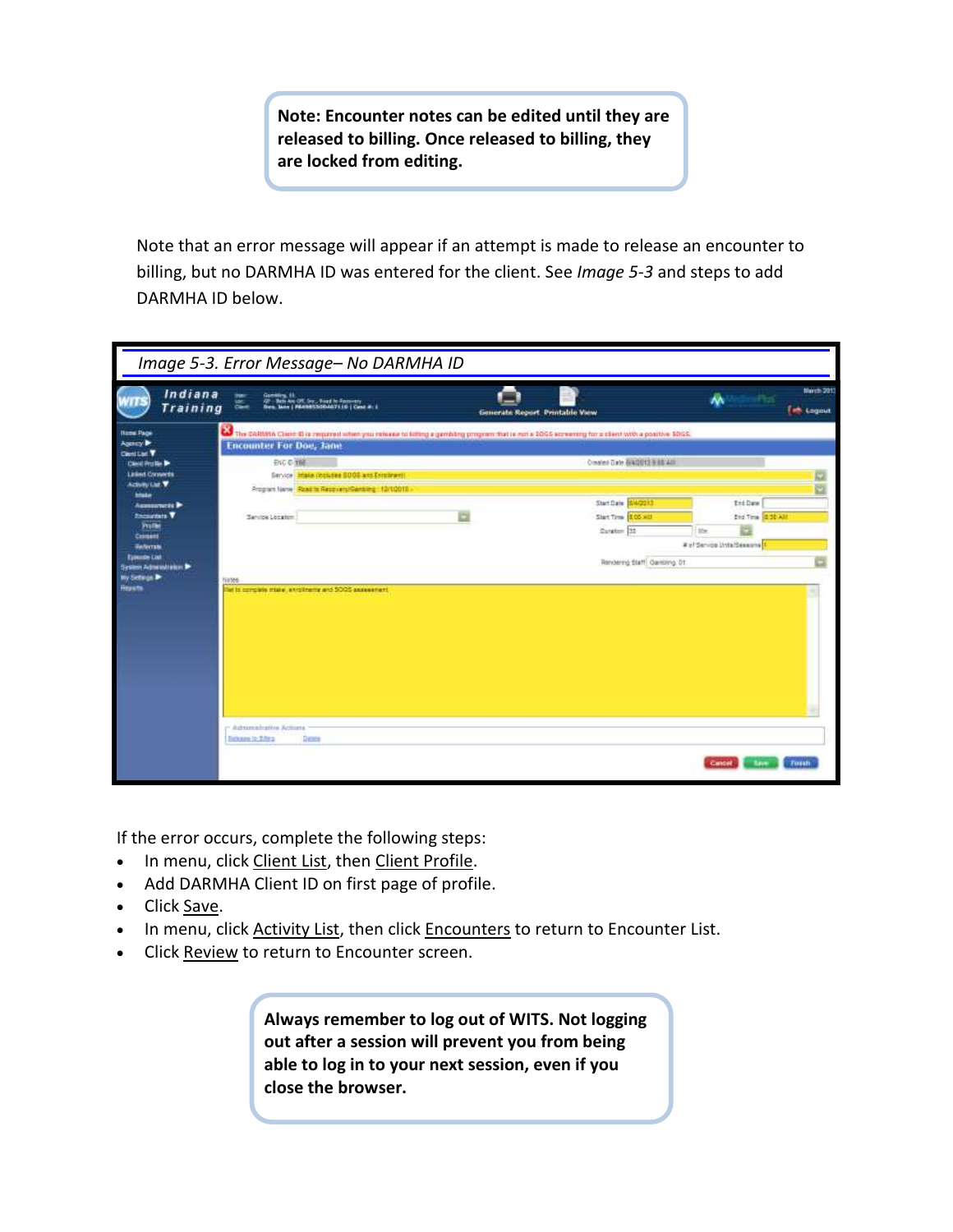# **VI. Review Records for Agency**

#### **Review Encounters for the Agency**

- 1. On menu, click Agency, click Billing, click Claim Item List.
- 2. Change the Item Status field to blank to see all encounters.
- 3. Click Go to review encounters. Claim Item List will appear (see *Image 6-1* below).

|                                                                                                                                                                                                                                                                                       |          | Image 6-1. Claim Item Encounter List                                                                                                                            |                     |                                                                                        |                 |                 |                     |                                                     |                           |
|---------------------------------------------------------------------------------------------------------------------------------------------------------------------------------------------------------------------------------------------------------------------------------------|----------|-----------------------------------------------------------------------------------------------------------------------------------------------------------------|---------------------|----------------------------------------------------------------------------------------|-----------------|-----------------|---------------------|-----------------------------------------------------|---------------------------|
| 111 U 1 a 11 a<br>Training                                                                                                                                                                                                                                                            | े ह<br>嵐 | Gambley, 11<br>UP - Bela Ave (27, Joe, Tool to Fasseny)                                                                                                         |                     | <b>Printable View</b>                                                                  |                 |                 |                     | w                                                   | சிம<br>$\Rightarrow$ Logo |
| <b>fore Page</b>                                                                                                                                                                                                                                                                      |          | <b>Claim Item Search</b>                                                                                                                                        |                     |                                                                                        |                 |                 |                     |                                                     |                           |
| Agency V<br>Agency List &<br><b>Ding Y</b><br><b>Claim familiet</b><br><b>Claim Batch List</b><br>Encounter List<br><b>EOR Transaction List</b><br><b><i>Payment List</i></b><br><b>Billing Transaction List</b><br><b>Cleve Balance</b><br>Payer Play List Dr.<br>Authorization List |          | Pan<br>Clarif First Name<br>SubscriberReso Party First Name<br>Subscriber/Resc Party Account #<br>Authorization #<br><b>Nam Statue</b><br>Claim Item List group |                     | Group Enrolment<br>Cleri Last Name<br>S/R Party Last Name<br>Rendering Staff<br>Facily |                 |                 | u                   | ENG O<br>Charge<br>Sanice<br>Senice Date:<br>Clear: | Go.                       |
| <b>Agreement Vanagement Dr.</b>                                                                                                                                                                                                                                                       | ttem #   | <b>Client Mame</b>                                                                                                                                              | <b>Service Date</b> | <b>Service</b>                                                                         | <b>Turation</b> | <b>Status</b>   | <b>Release Date</b> |                                                     | Charge Actions            |
| <b>Cleri List &amp;</b>                                                                                                                                                                                                                                                               | 191      | deart. james                                                                                                                                                    | 1/29/2013           | GODTO                                                                                  | eg in-          | Seleaned        | 6/29/2013           |                                                     | \$50.00 Profile           |
| <b>System Administrator Dr.</b><br>Wy Settings                                                                                                                                                                                                                                        | 194      | Dee, Jane                                                                                                                                                       | 842113              | G20TD                                                                                  | 32 Uin          | <b>Deleased</b> | 64/2013             |                                                     | 550.00 Ptnfm              |
| Reports                                                                                                                                                                                                                                                                               | 187      | Kennedy, John                                                                                                                                                   | 5/20/2013           | GOOTO                                                                                  | 32 Min          | Released        | 5/29/2013           |                                                     | 150.00 Profits            |
|                                                                                                                                                                                                                                                                                       | 190      | Kir. Wes                                                                                                                                                        | 5/29/2013           | 02055                                                                                  | 80 Min          | Remased         | 5/29/2013           |                                                     | E30.00 Frame              |
|                                                                                                                                                                                                                                                                                       | 193      | Roch Wilmar                                                                                                                                                     | 529/2813            | 02060                                                                                  | 91 Vin          | Renased         | 5/29/2019           |                                                     | \$160.00 Prailing         |
|                                                                                                                                                                                                                                                                                       | 162      | Sout: Eric                                                                                                                                                      | 6/7/2019            | 710250-3                                                                               |                 | Eatched         | 6/7/2010            |                                                     | \$20.00 Printing          |
|                                                                                                                                                                                                                                                                                       | 189      | Sinth, Jim                                                                                                                                                      | 509/2013            | 02070                                                                                  | ist tie         | Remased         | 5/39/2013           |                                                     | \$50.00 Profile           |
|                                                                                                                                                                                                                                                                                       | 188      | Sean, John                                                                                                                                                      | 5/29/2011           | 02070                                                                                  | 15.5lit         | Released        | 5/29/2013           |                                                     | E50 00 Prafer             |
|                                                                                                                                                                                                                                                                                       | 192      | Wade, Disayne                                                                                                                                                   | 5/29/2013           | 02070                                                                                  | 31 Um           | Finlessed       | 5/29/2013           |                                                     | 160.00% Prairie           |

### **Review Vouchers for the Agency**

- 1. On menu, click Agency, click Billing, click Authorization List.
- 2. Enter any desired search terms in the available fields.
- 3. Click the Go button to review vouchers.

| Image 6-2. Voucher List                                                                                                                                                                                                                                                                                                                                                                                        |                                                                                                                                                                                              |  |  |        |                                                                                                       |                |  |              |            |           |         |                               |
|----------------------------------------------------------------------------------------------------------------------------------------------------------------------------------------------------------------------------------------------------------------------------------------------------------------------------------------------------------------------------------------------------------------|----------------------------------------------------------------------------------------------------------------------------------------------------------------------------------------------|--|--|--------|-------------------------------------------------------------------------------------------------------|----------------|--|--------------|------------|-----------|---------|-------------------------------|
| Indiana<br><b>Training</b>                                                                                                                                                                                                                                                                                                                                                                                     | Gentley, 22<br>Or - Mo Ave Off, Inc. Ased to Retrieve<br>$\equiv$<br><b>Dart</b>                                                                                                             |  |  |        | Generate Report Printable View                                                                        |                |  |              |            | ᄴ         | Ball.   | Jane 2013<br><b>E</b> Logisat |
| Home Page                                                                                                                                                                                                                                                                                                                                                                                                      | <b>Voucher Search</b>                                                                                                                                                                        |  |  |        |                                                                                                       |                |  |              |            |           |         |                               |
| Acesse V<br>Agency Ltd P<br><b>Strip V</b><br>Claim Bern List<br><b>Claim Batch Lieb</b><br>Encounter Lat<br><b>EOR Transaction List</b><br><b>Payment List Dr.</b><br><b>Siling Transaction List</b><br><b>Client Bankrow</b><br><b>Payer Plan List Dr</b><br>Authorization List<br>Agreement Management P<br>$D = 110$<br><b><i><u>System Administration</u></i></b><br><b>My Settings &amp;</b><br>Hepioris | Provider Agency:<br>Administrative Agency<br>First Liame<br>Clark D<br>Cinates on<br>Authorization Effective Date<br>Authorization Exa Date                                                  |  |  | Ciesar | President acity<br>Contracting Agency<br>Last Name<br>Voucher#<br>Status:<br><b>Fayer Part</b><br>Gar | Bob<br>Gambing |  |              |            |           |         |                               |
|                                                                                                                                                                                                                                                                                                                                                                                                                | <b>Voucher List</b> <sub>(Export)</sub><br>Panter Provident Agency<br><b>Effective Date</b><br><b>End Date</b><br>Vourheit And<br>Status<br>Artmirt Agency<br>Infake Fachity<br><b>Clerk</b> |  |  |        |                                                                                                       |                |  | Eiscunibered | Expendited | Available | Actions |                               |
|                                                                                                                                                                                                                                                                                                                                                                                                                |                                                                                                                                                                                              |  |  |        |                                                                                                       |                |  |              |            |           |         |                               |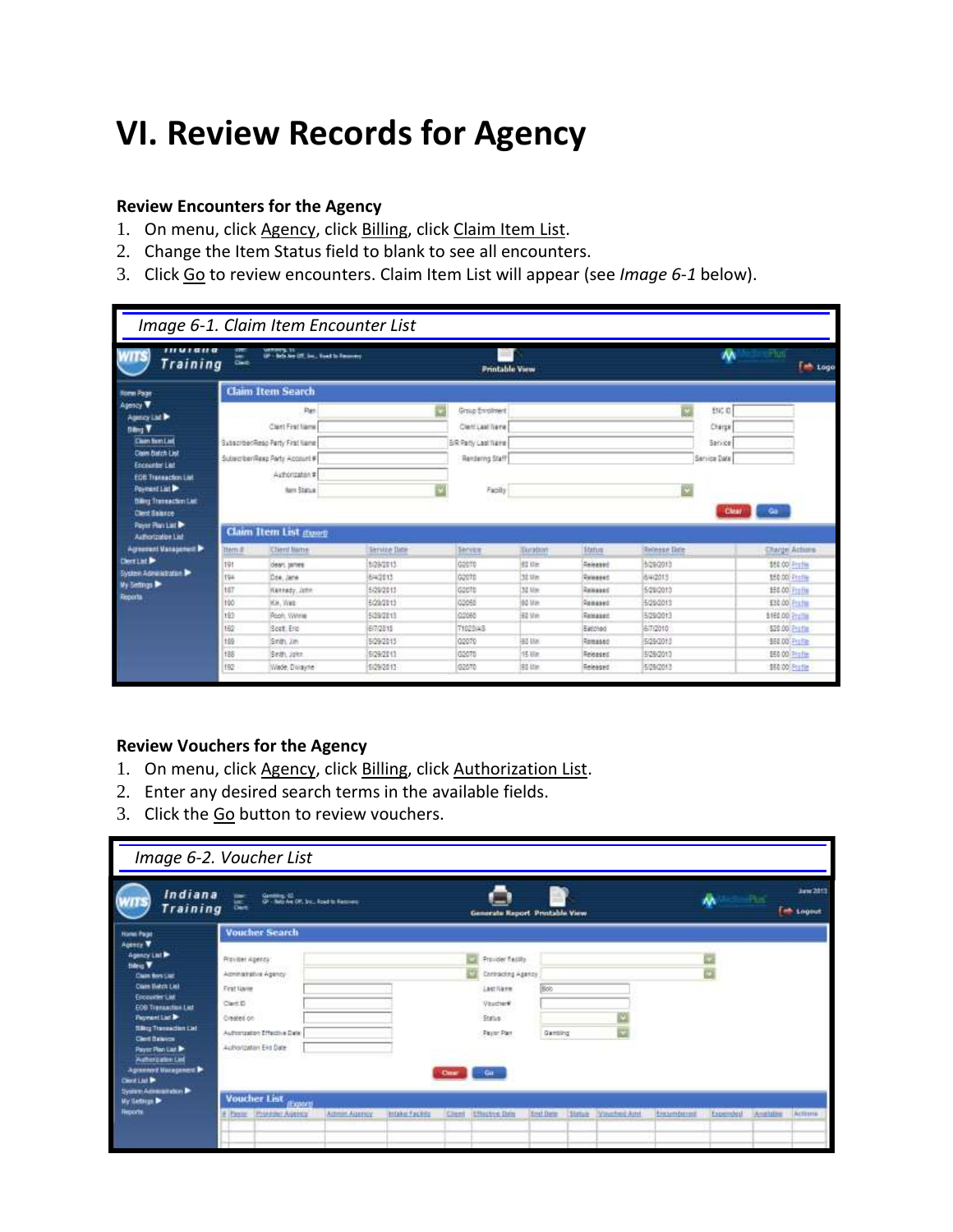# **V. Quick Step Guides**

### **Steps to Add New Client Profile**

1. On menu, click Client List.

2. On Client List screen, click *Add Client*.

3. On Client Profile screen, complete appropriate fields. **All yellow fields and the DARMHA client ID are required.** No billing may be released for the client until a DARMHA ID is entered. 5. Click blue arrow.

6. On Add Alternate Names screen, enter any aliases or nicknames the client has.

**NOTE: An alternate name cannot be saved until the contact information for a client is added.**  Return to this screen after completing the contact information to enter alternate names. Click the blue arrow.

7. On Additional Information screen, complete appropriate fields.

8. Click blue arrow.

9. On Contact Info screen, enter phone information. Primary phone number is required.

- 10. Click *Add Address*. Address is required.
- 11. On Add Address screen, complete required address fields.
- 12. Click Finish.
- 13. Click blue arrow on Contact Info screen.

14. Once the contact information has been entered, you may return to the Alternate Names screen by clicking the back arrow. If no alternate names exist, skip steps 14-17.

- 15. Click *Add Alternate Name*.
- 16. Enter alternate names.
- 17. Click Finish.

18. Click through blue arrows on each screen until the Collateral Contacts screen appears.

- 19. Click *Add Contact*.
- 20. On Contact screen, enter required fields.
- 21. Click Finish.
- 22. Click blue arrow.

23. On Other Numbers screen, click *Add Other Number* to add other numbers. "Other Numbers" refers to other identification numbers an agency may use to follow the clients, such as a court case number.

24. Click Finish.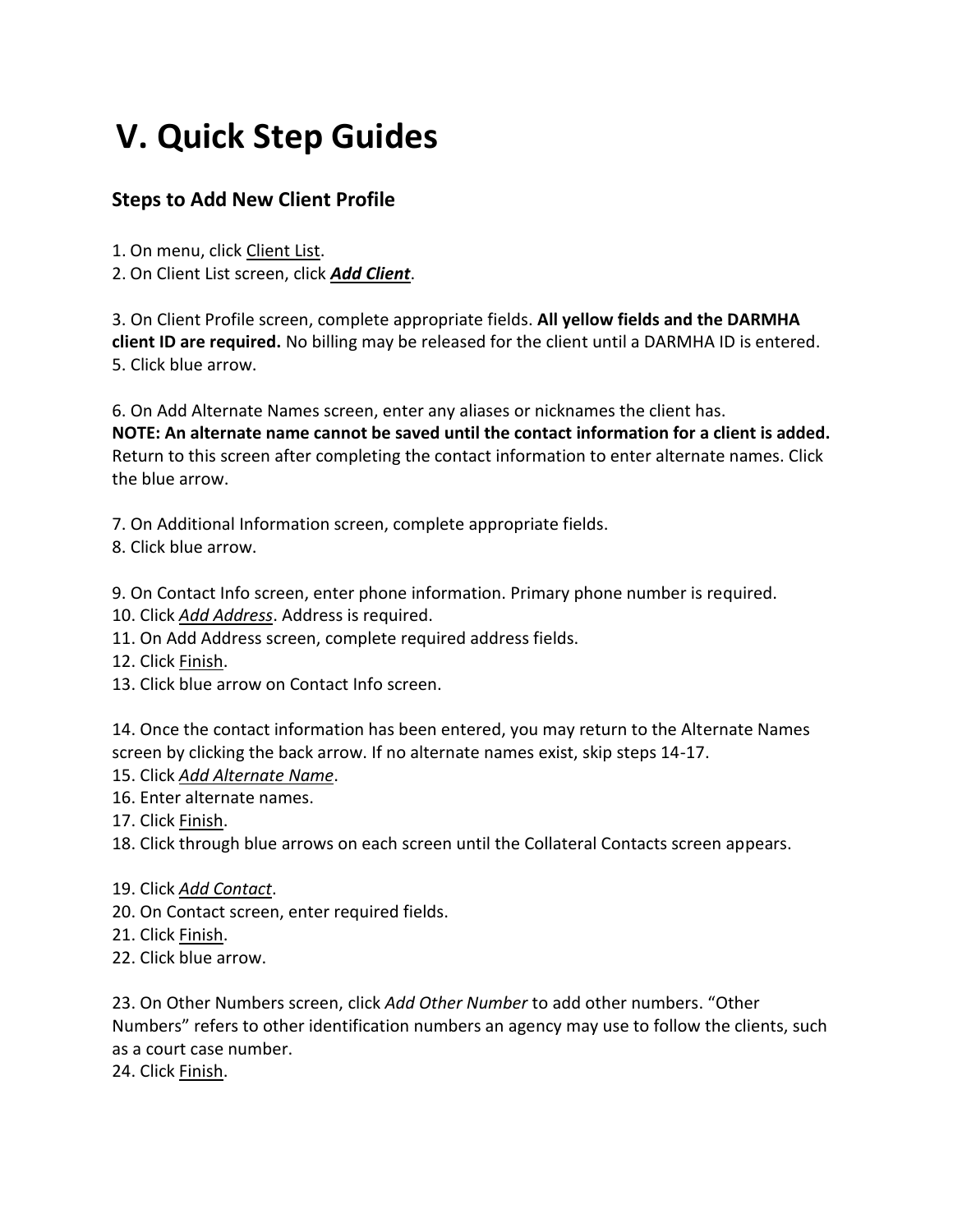### **Steps to Create Intake Episode**

- 1. On side menu, click Activity List.
- 2. On Episode List screen, click *Start New Episode*.
- 3. On Intake Case screen, complete information.
	- Source of Referral dropdown: Scroll and choose Other or Gambling Hotline as referral source.
	- Referral Contact dropdown: Any collateral contacts you've entered previously will appear in the dropdown. To add a contact, click *Add Referral Contact Info* below the dropdown.
	- Special Initiative dropdown: Scroll and choose Gambling Only.
- 4. Click **Finish**.

### **Steps to Complete SOGS Assessment**

1. On menu under Activity List, click Assessment, click SOGS or SOGS-RA, click Question 1.

2. Complete SOGS questions. Click forward arrow to complete all pages.

3. After completing SOGS questions, click Save to save and view client's SOGS score. Client's SOGS will appear in lower left corner.

4. Click Finish to save and exit the SOGS assessment.

## **Steps to Create New Voucher**

1. On side menu, click Client Profile, then click Voucher.

- 3. On Voucher List screen, click *Add New Voucher Record*.
- 4. On voucher screen, required fields should be pre-populated.
- 5. Enter voucher Effective Date. Date must be within last 9 days.
- 6. Click Save.
- 7. Click *Add Service*.

8. From dropdown on Vouched Services screen, select a service that will be given to the client in the next 30 days.

9. Enter the number of vouched units expected to be served in the next 30 days.

10. Click Finish.

- 11. Continue steps 7-10 until all expected services for the next 30 days have been added.
- 12. Click Finish.

## **Steps to Create New Encounter Note**

- 1. On menu, click **Activity List**, then click **Encounters**.
- 3. On Encounter List screen, click *Add Encounter Record*.
- 4. On Encounter screen, complete required fields.
- 5. Click Save.
- 6. To release to billing, click Release to Billing beneath the notes section.
- 7. Click Finish.